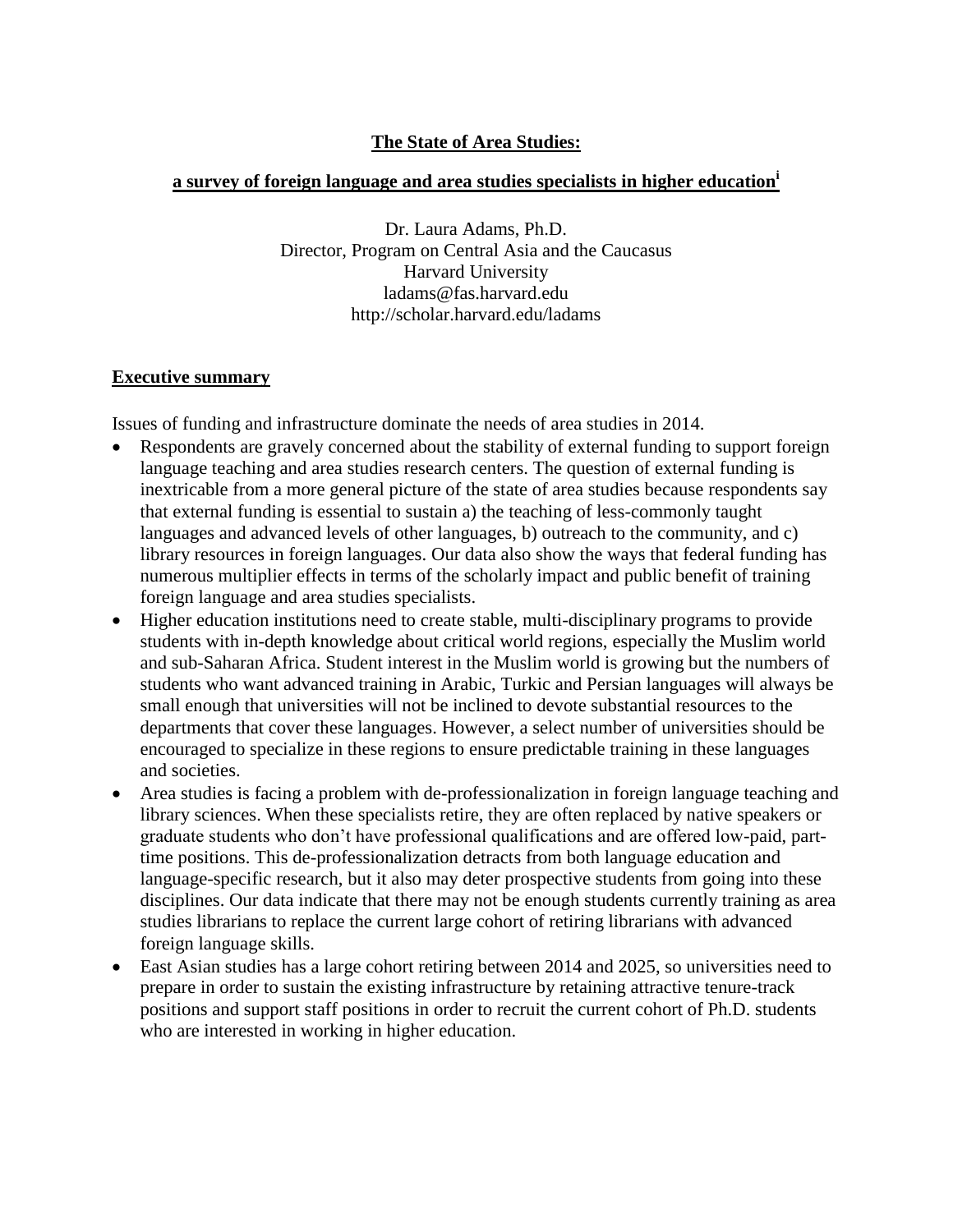### **Introduction**

The data presented in this report come from a survey of US-based foreign language and area studies specialists conducted in January-February 2014. More than 4,000 people responded to the request to participate, which was circulated by the National Council of Area Studies Associations (NCASA) and their members on listservs and social media sites. In the end, there were about 3,500 eligible and reasonably complete responses.

Not all of the respondents work in higher education, and those that do disproportionately represent tenure-track or tenured faculty who have a long-term investment in area studies (as evidenced by their membership in the NCASA member organizations). 69% of our survey respondents are in full-time tenured or tenure-track positions, compared to 25% nationwide across disciplines.<sup>ii</sup> Our data clearly underrepresent those unemployed or working in part-time or contingent conditions since this group is less likely to be able to afford association membership (n 2012, the average salary for full-time instructors and lecturers was only about  $$41,000$ <sup>iii</sup> and many adjuncts are living at the poverty line.)<sup>iv</sup> Therefore, these data cannot be taken as representative of foreign language and area studies faculty as a whole, but should be interpreted as a picture of those who are central to the mission of area studies in higher education and who have the deepest institutional roots. However, when looking at the students in the survey, we need to keep in mind that unless working conditions change in academia, a shrinking portion of them will be able to carry out a similar level of lifetime commitment to international scholarship.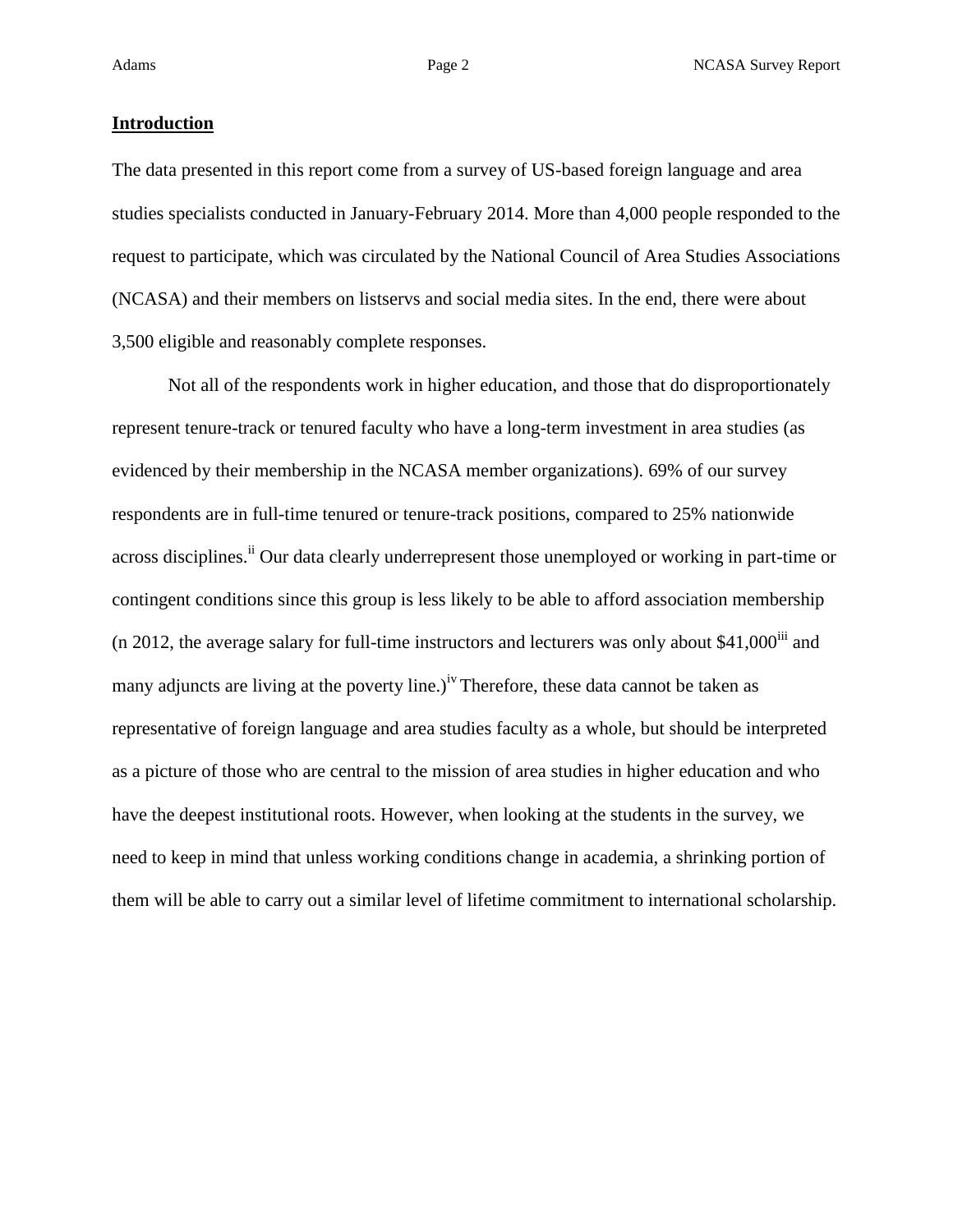The following table summarizes some of the major characteristics of the sample in our

survey:

| <b>Table 1: Characteristics of the sample</b>              | <b>Response</b><br><b>Percent</b> |
|------------------------------------------------------------|-----------------------------------|
| Speak a language other than English                        | 98%                               |
| Speak at least three languages other than English          | 55%                               |
| Native speakers of a language other than English           | 18%                               |
| US citizen or permanent resident                           | 96%                               |
| <b>Born in the US</b>                                      | 76%                               |
| Intends to work in the US in the future                    | 95%                               |
| <b>White/Caucasian</b>                                     | 85%                               |
| Female                                                     | 54%                               |
| <b>Employment sector</b>                                   |                                   |
| - Academia (including think tanks, etc.)                   | 84%                               |
| - Business                                                 | 4%                                |
| - Government                                               | 4%                                |
| - Non-profit                                               | 4%                                |
| Employed in higher education (including student employees) | 88%                               |
| - of those, working as faculty (teaching and/or research)  | 74%                               |
| - working at a public institution                          | 56%                               |
| - working at a Ph.D.-granting institution                  | 72%                               |
| - working at a community college                           | 2%                                |
| - working at a minority-serving institution                | 13%*                              |
| Have a Ph.D.                                               | 66%                               |
| Is currently a student                                     | 22%                               |
| - of whom will graduate in 2014-2015                       | 62%                               |
| - of whom will receive a Ph.D.                             | 77%                               |
| <b>Retirement cohort</b>                                   |                                   |
| - 2050 or later                                            | 25%                               |
| - 2020 or sooner                                           | 16%                               |

\* It is likely that respondents did not understand this term in the way as it is used in the Department of Education

The paper proceeds as follows: part I interprets the results of our survey in relation to the academic job market, analyzing students, the part-time and contingent workforce, and retiring faculty. Part II interprets the needs of area studies in relation to support for the infrastructure for foreign language and area studies training in higher education. The conclusion section is followed by an explanation of methodology.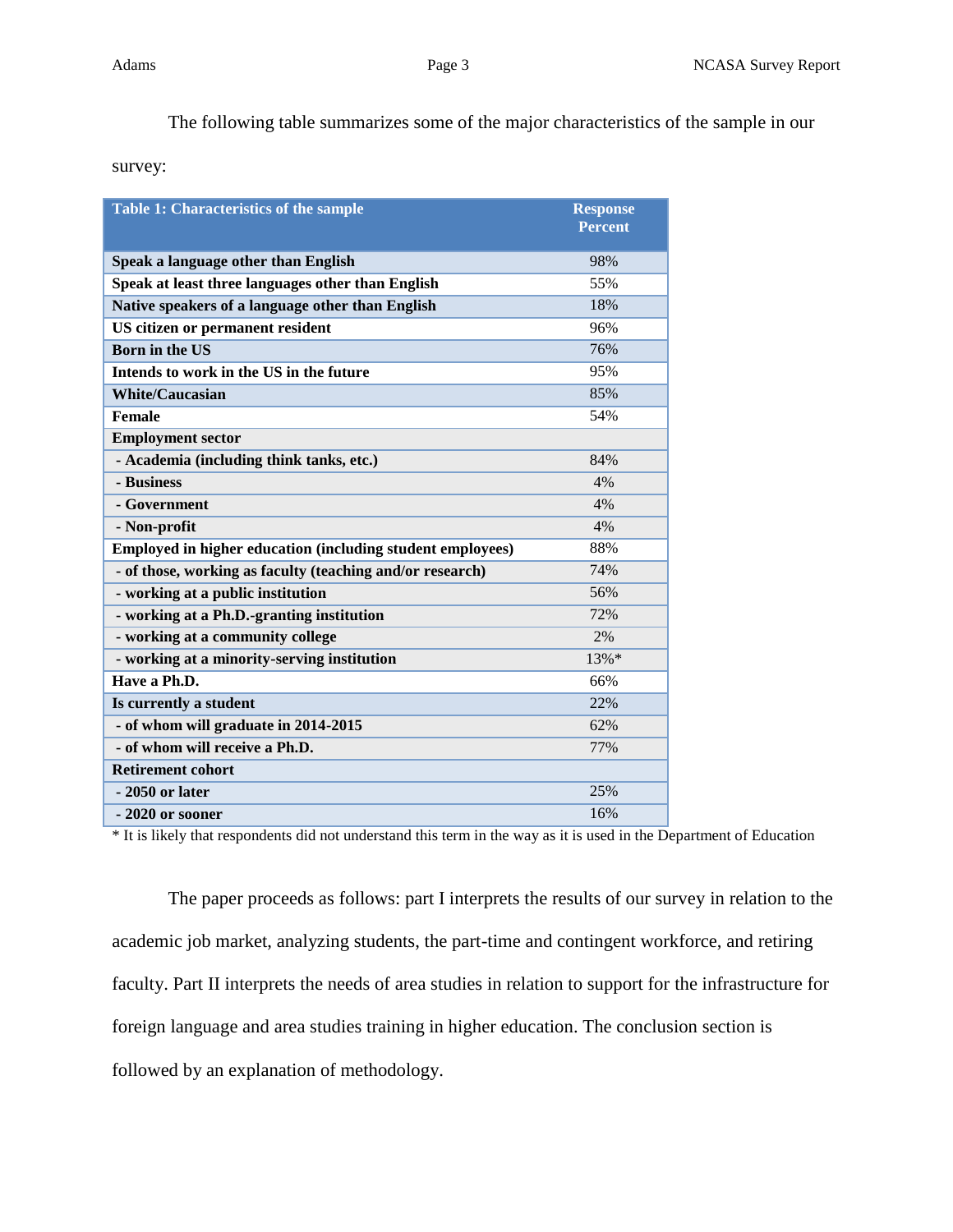### **Part I: Area studies and trends in the academic job market**

The last extensive study conducted by NCASA took place in 1991 and focused on the question of "shortages" of faculty in U.S. higher education." A huge wave of faculty retirements in the humanities and social sciences was predicted in an influential 1989 study by Bowen and Sosa,<sup>vi</sup> and the 1991 NCASA study relied on their methodology for its conclusions. However, Bowen and Sosa's predictions were undermined by changes in laws related to mandatory retirement and changes in university hiring policies that meant retiring faculty were not necessarily replaced, and increasingly when they were replaced, they were replaced with parttime or contingent faculty. Between 2001 and 2011, the number of university faculty in the U.S. grew by 27%, but during this same period, the number of non-tenure-track faculty grew by 47% and part-time faculty grew 35%.<sup>vii</sup> The U.S. Department of Labor projects at least a 15% increase in jobs for foreign language and literature faculty by 2022, but cautions that many of these jobs will be part-time or adjunct positions.<sup>viii</sup>

Therefore in this study, we are very tentative in making predictions about supply and demand, and we also include employment instability as a significant factor in our analysis of the academic labor market. The adjunctification of the academic labor market is both a deterrent to potential graduate students and a factor in shortages of available specialists who may unpredictably exit the academic job market due to poor working conditions. Finally, in addition to these structural factors in higher education, foreign language and area studies are tied to current events that create booms and busts in demand, more than most other academic fields. In assessing the prospects for area studies, we need to take into account the stability of employment as well as the retirement rates. The respondents in our survey who are retiring have good jobs, but they indicated that they think up to 30% of these jobs will not be replaced, or replaced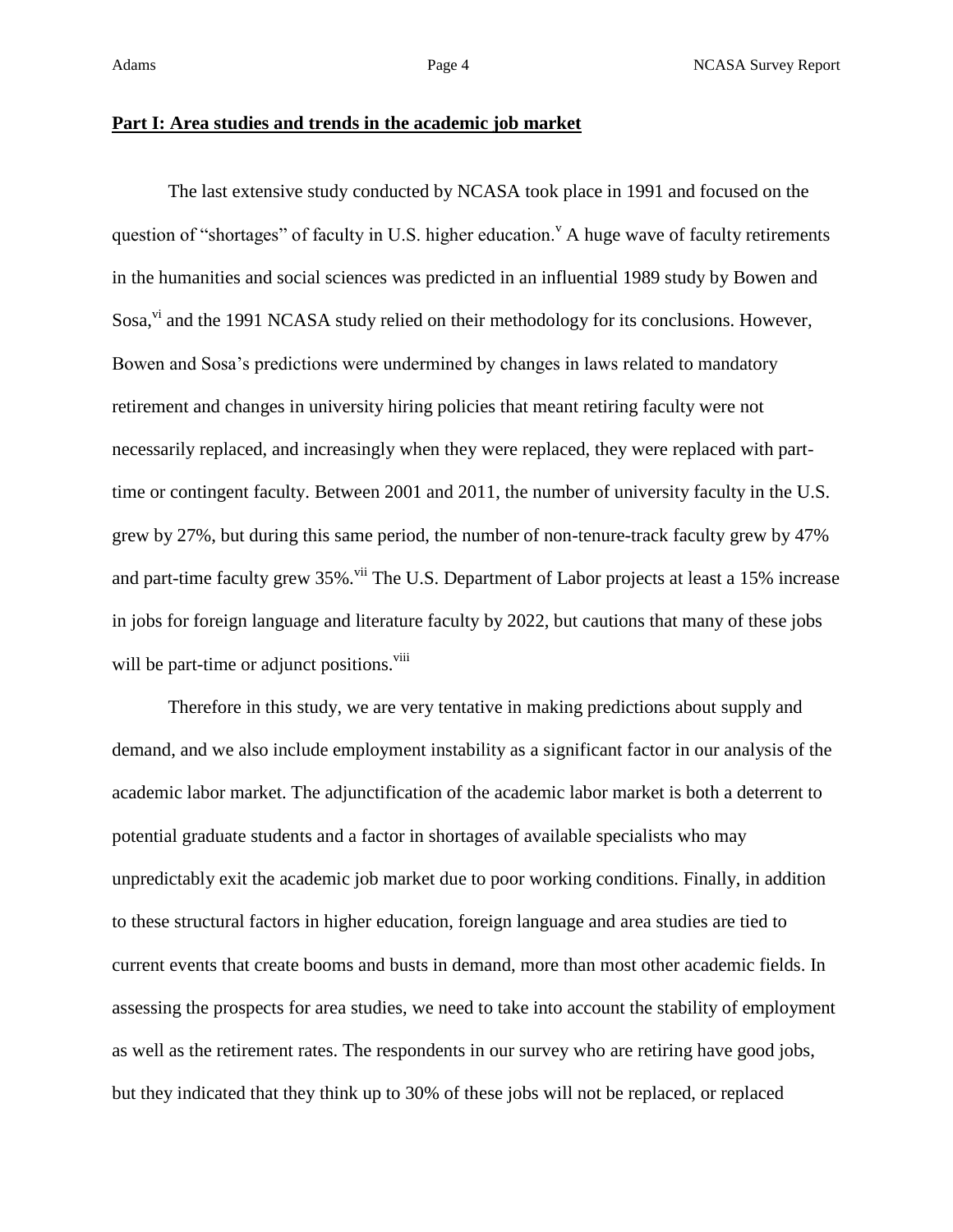without tenure. The erosion of tenure is another factor that disrupts our ability to project who will be teaching even five years in the future (the median amount of time adjuncts teach before finding a full-time job or leaving teaching is four years).<sup>ix</sup> We will examine these factors in turn: student interests, academics in unsatisfactory work, and retiring academics.

### Future faculty: a profile of area studies students

The detailed breakdown of student disciplinary and area interests can be found in table 6, so here we will focus on a few other characteristics of the student respondents. The vast majority of students in our sample are getting a Ph.D. and want to go into academic work, with another 11% naming academia as their second choice. But with the burden of student loans (37% are already more than \$10,000 in debt themselves) and the increasing lack of stable employment, what would their second choice be? Nearly half of those naming academia as their first choice would choose non-profit work as their second choice, and nearly one third would go into government work. Finally, the overview data show that area studies is becoming both less male and less white (much like higher education as a whole), based on our comparison of our student and nonstudent respondents.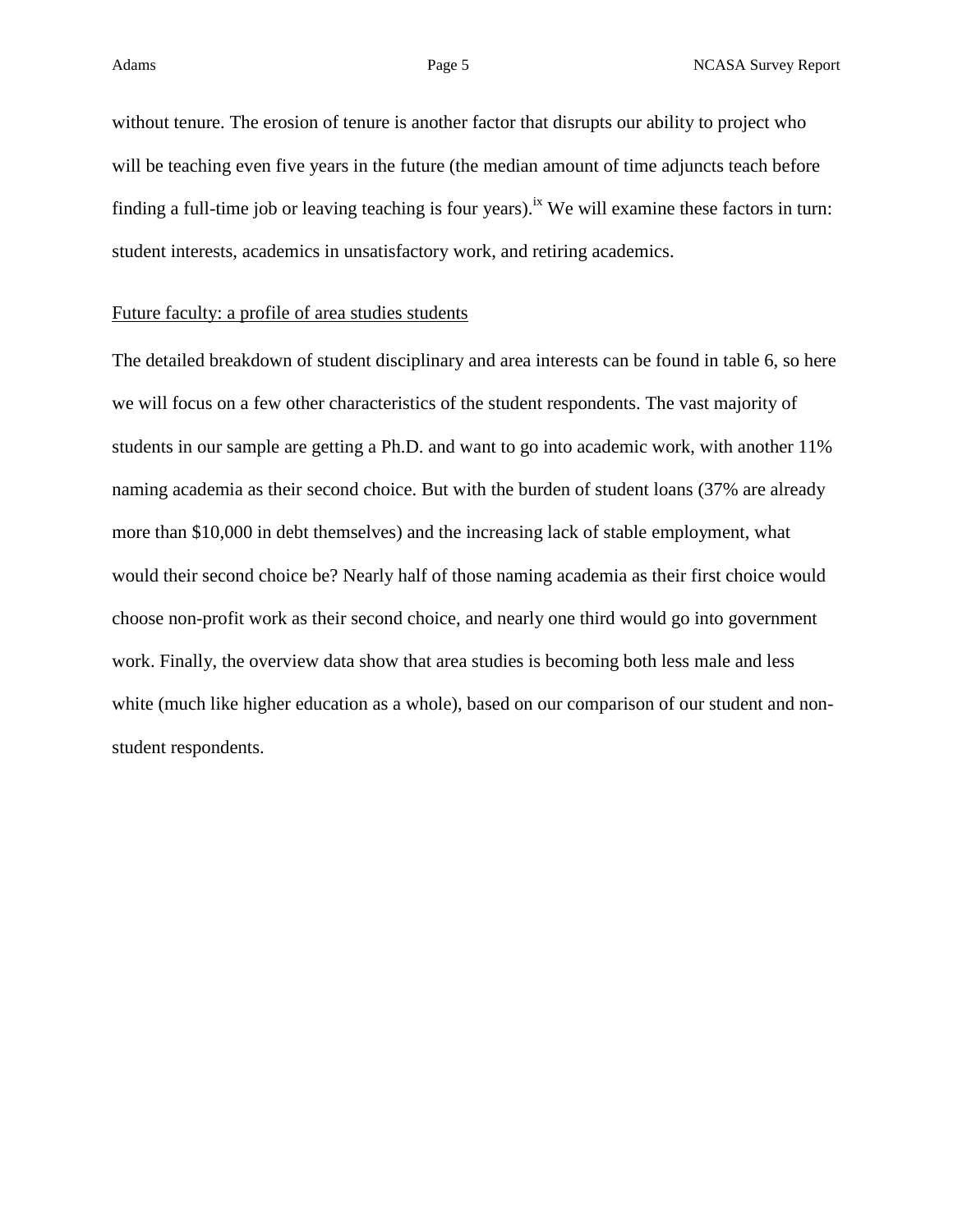| Table 2: Profile of the student respondents (n=808) |                 |              |  |  |  |
|-----------------------------------------------------|-----------------|--------------|--|--|--|
| Degree program                                      |                 |              |  |  |  |
| <b>Bachelors</b>                                    | 7%              |              |  |  |  |
| <b>Masters</b>                                      | 15%             |              |  |  |  |
| Ph.D.                                               | 77%             |              |  |  |  |
| <b>Professional</b>                                 | 2%              |              |  |  |  |
|                                                     |                 |              |  |  |  |
| % with more than \$10k student loan debt            | 37%             |              |  |  |  |
|                                                     |                 |              |  |  |  |
| <b>Plans after graduation</b>                       | 1st choice      | 2nd choice   |  |  |  |
| <b>Continue my education</b>                        | 9%              | 6%           |  |  |  |
| Academia                                            | 69%             | 11%          |  |  |  |
| <b>Business</b>                                     | 5%              | 11%          |  |  |  |
| Government                                          | 8%              | 27%          |  |  |  |
| Non-profit                                          | 8%              | 38%          |  |  |  |
| <b>Other</b>                                        | 20%             | 6%           |  |  |  |
|                                                     |                 |              |  |  |  |
|                                                     | <b>Students</b> | Non-students |  |  |  |
| % female                                            | 62%             | 52%          |  |  |  |
| % white only                                        | 81%             | 86%          |  |  |  |

The other way we can look at area studies students is through the eyes of their professors and other higher education professionals who work with them. We asked about their perception of how student interest in their region had shifted. Scholars of the Middle East/North Africa and of East Asia felt that students had definitely become more interested in their region in the last 10 years, while most specialists on Europe and the Former Soviet Union felt that student interest had stayed the same or had fallen.

| Table 3: Compared to 10 years ago, would you say that there are more or fewer students interested in the<br>region of the world you focus on? |                |                 |                 |  |  |
|-----------------------------------------------------------------------------------------------------------------------------------------------|----------------|-----------------|-----------------|--|--|
|                                                                                                                                               | About the same | Less interested | More interested |  |  |
| <b>MENA</b>                                                                                                                                   | 18%            | 12%             | 70%             |  |  |
| <b>East Asia</b>                                                                                                                              | 19%            | 14%             | 67%             |  |  |
| South/Central America/Carribean                                                                                                               | 23%            | 16%             | 61%             |  |  |
| <b>Sub-Saharan Africa</b>                                                                                                                     | 25%            | 14%             | 60%             |  |  |
| <b>Southeast Asia/Oceania</b>                                                                                                                 | 21%            | 20%             | 59%             |  |  |
| <b>South/Central Asia</b>                                                                                                                     | 24%            | 20%             | 57%             |  |  |
| <b>Europe</b>                                                                                                                                 | 32%            | 34%             | 34%             |  |  |
| <b>Former Soviet Union</b>                                                                                                                    | 35%            | 38%             | 27%             |  |  |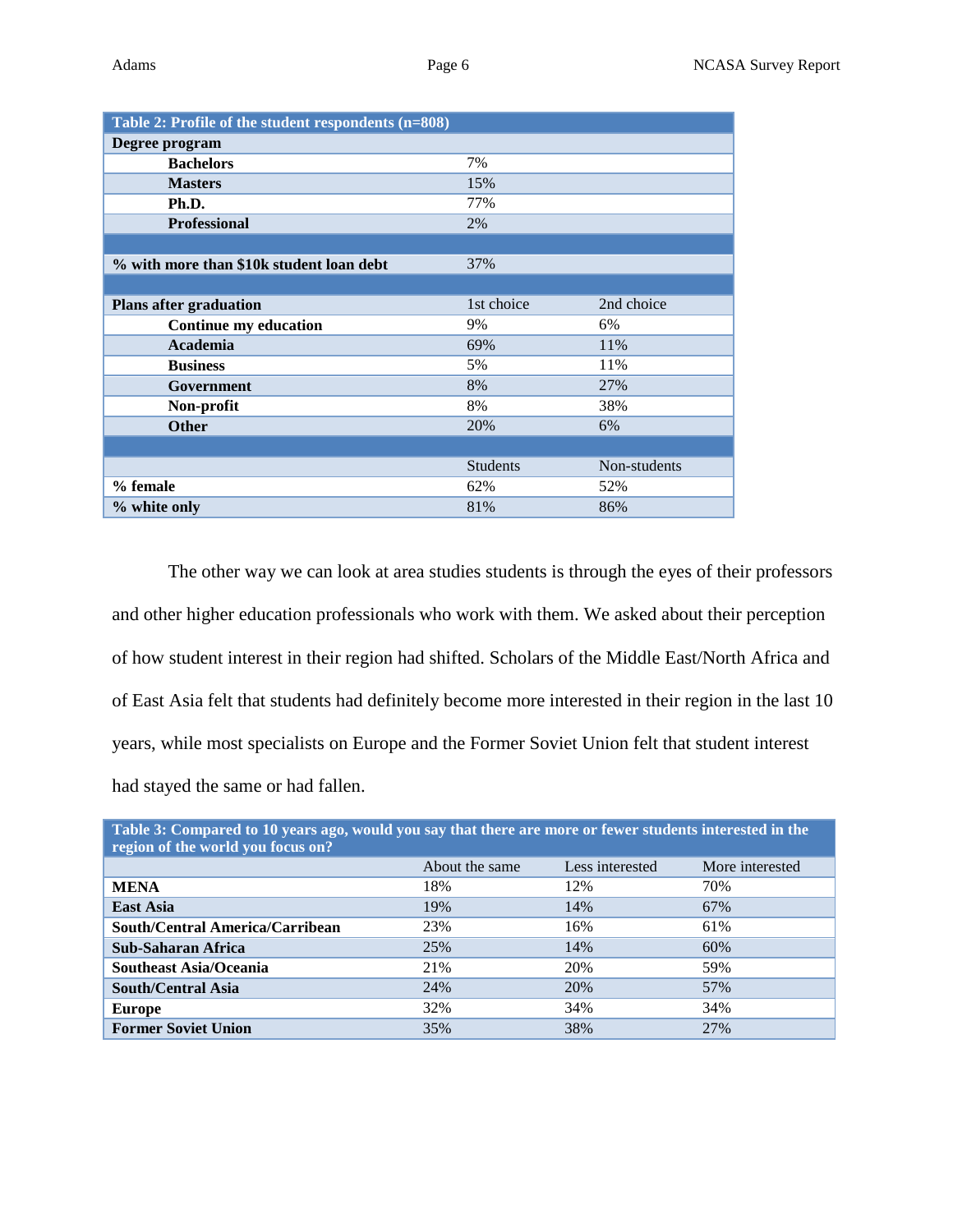Adams **Page 7** Page 7 **NCASA Survey Report** 

We also asked faculty to estimate, just for comparative purposes, how many students at their institution were interested in their world region. Again, faculty in European and post-Soviet studies were at the low end of the range of estimates, and the scholars of the southern hemisphere (especially Latin America) suggested that relatively high numbers of students were interested in their region. We can take these data into account as we look at issues around supply and demand in the subsequent sections.

### Frustrated faculty: unemployment, underemployment, and contingent labor

Even though our sample underrepresents faculty who are not on the tenure track or already tenured, we need to take into account the current dynamics of academic hiring in order to assess these issues of supply and demand, and the way that changing career paths may influence the decisions of prospective area studies graduate students. In response to the debates about rising student debt and the increasing reliance on adjunct faculty in higher education the survey asked several questions about the debt load and employment of respondents. In the following table, we compare these numbers to numbers collected since 2010 by the AAUP on U.S. faculty overall and by the NSF on social scientists.<sup>x</sup> Here we can see that our sample is disproportionately employed in full-time positions compared to others in our profession.

Despite this bias in our sample, we can infer where there are real employment stresses among area studies scholars by looking at which categories or respondents had higher than average under- or unemployment. First, we should note that women are somewhat more likely to be in part-time work (8% vs. 6% of men), but that is true across the labor market in the U.S., and whites and non-whites have the same percentage in part-time work. People with degrees from interdisciplinary and area studies programs, and those with language/linguistics degrees are more likely to be underemployed, as are Southeast Asia specialists and Arabic speakers. We also see a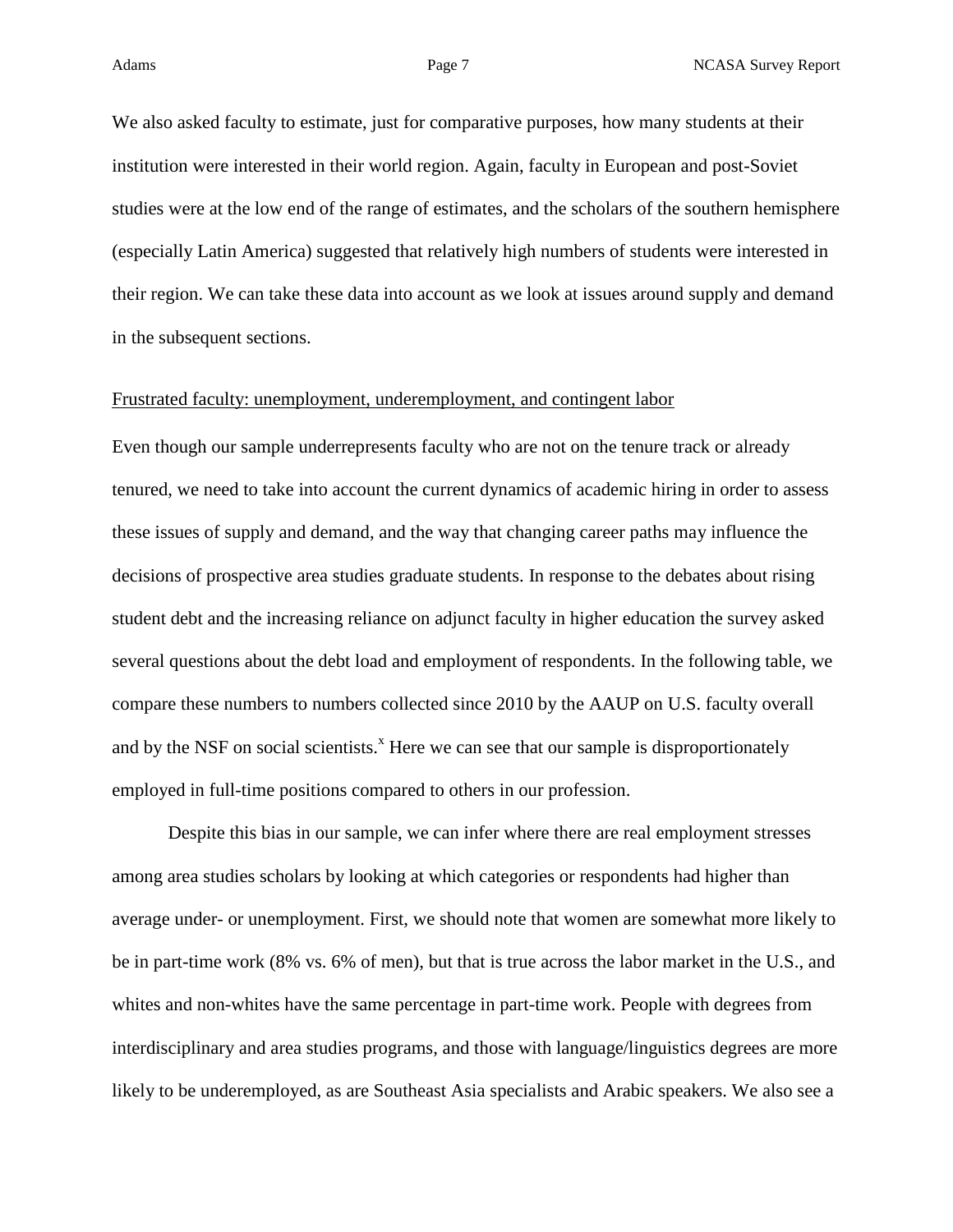very high rate of part-time employment among community college employees, where part-time faculty make up 70% of the teaching staff. $x^i$  We should keep these high rates of underemployment in mind when we consider the question of the 2025 academic labor market in the next section because the trend has been for the proportion of full-time tenured positions in higher education to drop by about  $1\%$  per year. $x$ <sup>ii</sup>

| <b>Table 4: Employment Statistics</b>                           |             |                 |
|-----------------------------------------------------------------|-------------|-----------------|
| <b>Employment status of non-students</b>                        | Respondents | <b>AAUP/NSF</b> |
|                                                                 |             | data            |
| <b>Full-time</b>                                                | 81%         | 40%             |
| Not employed                                                    | 2%          | 2%              |
| Part-time                                                       | 8%          | 41%             |
| <b>Retired</b>                                                  | 8%          | n/a             |
| <b>Graduate student employees</b>                               | 15%         | 19%             |
|                                                                 |             |                 |
| Categories with relatively high unemployment or underemployment | Unemployed  | Part-time       |
| (excluding students and recent grads)                           |             |                 |
| Area studies/interdisciplinary                                  | 3%          | 11%             |
| <b>Language/linguistics</b>                                     | 2%          | 12%             |
| <b>Southeast Asia/Oceania</b>                                   | 2%          | 10%             |
| <b>Middle East/North Africa</b>                                 | 2%          | 9%              |
| <b>Arabic speakers</b>                                          | 2%          | 16%             |
| Community college employees $(n=29)$                            | n/a         | 18%             |

In order to dig deeper into these employment numbers, we asked those who were employed about the number of jobs they worked, their contract length, their status as full-time or part-time, and whether they a) wanted to be working for their current employer in five years (and if not, why not) and b) whether they thought they would be working for their current employer in five years. Additionally, those in short-term positions or working without a contract, and those employed part-time were asked whether they desired a longer-term contract or full-time work. From these variables we constructed an analysis of those employed in "stable" employment versus those who expressed dissatisfaction with their working conditions or for other reasons might want to change jobs in the next five years.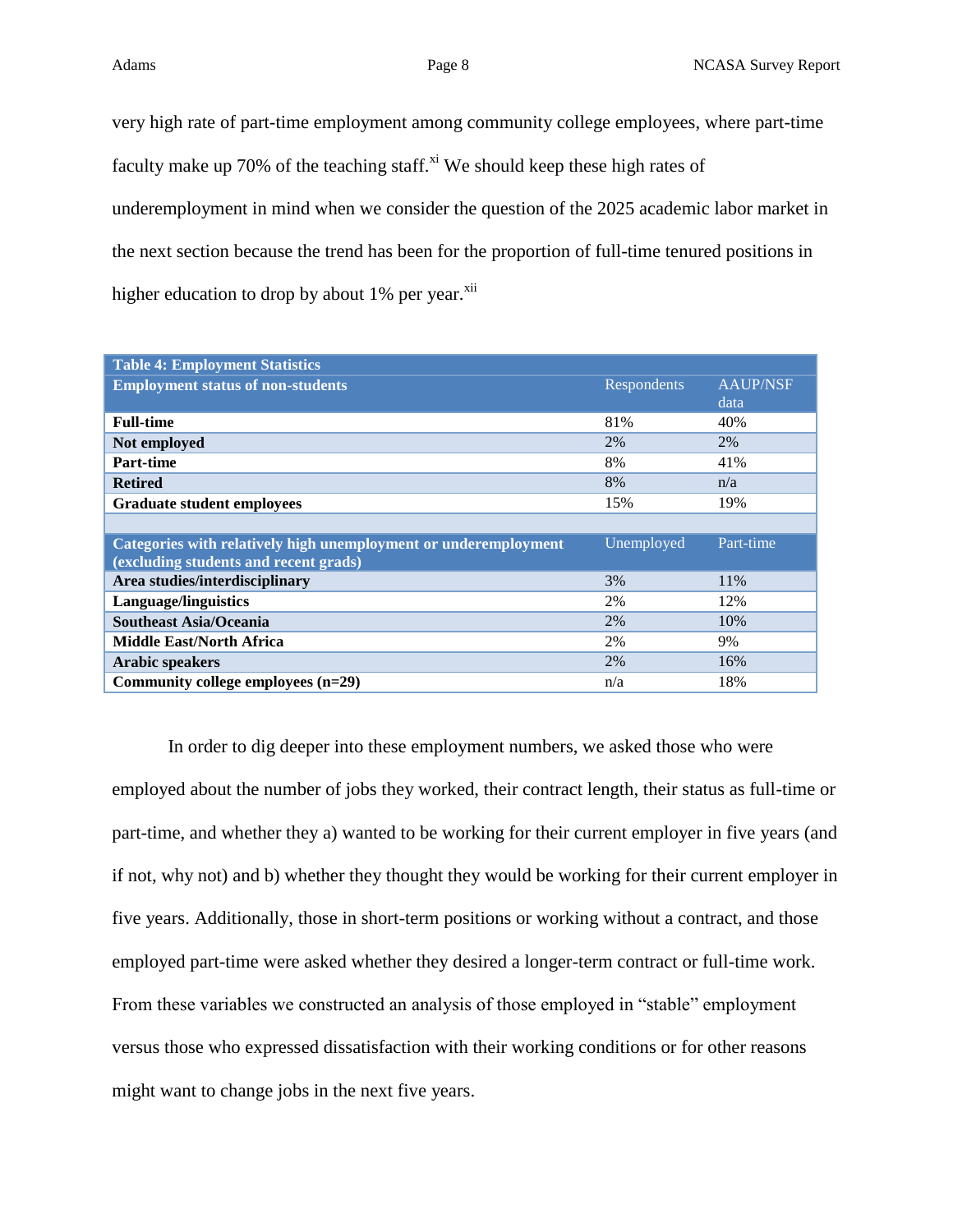| Table 5: Employment stability indicators for non-students                               |     |
|-----------------------------------------------------------------------------------------|-----|
| Works two jobs without indicating their current employment situation is satisfactory    | 10% |
| Not satisfied with their contract length or lack of contract                            | 8%  |
| Not satisfied with their part-time status                                               | 4%  |
| Unhappy with another aspect of their work situation (pay, stability, work/life balance) | 9%  |
| Two or more of these issues                                                             | 7%  |
| In satisfactory, stable employment                                                      | 74% |
| Recent graduates in unstable work                                                       | 44% |
|                                                                                         |     |
| Overall % in stable work, excluding students and recent graduates                       | 78% |
| Women                                                                                   | 77% |
| <b>Non-whites</b>                                                                       | 78% |
| Community college employees $(n=29)$                                                    | 55% |

In the supply and demand analysis in the next section, these respondents who are not happy with their employment situation are categorized as "available for work," but in this brief analysis we will preview what is presented there. One pattern that showed up across different types of measures was that specialists in East Asian studies, speakers of Mandarin and Japanese in particular, and members of the Association for Asian Studies were significantly more likely to have stable employment – 5% or more above the average. Conversely, specialists in Sub-Saharan Africa, speakers of African languages, and members of the African Studies Association were much less likely to have stable employment – about 5% below the average. Specialists in South America, Central America and the Caribbean were also less likely to have stable work. However, when we take other factors into account in the multiple variable regression analysis, we see that these differences are largely accounted for by differences in age cohort in each specialization: East Asianists in our sample, for example, are further into their careers on average, have a higher proportion of their doctorates and are more likely to be employed in academia.<sup>xiii</sup> When we compare the cohort of non-students who graduated in the last 15 years in each discipline, we do see interesting differences between the highest group and the lowest: East Asianist recent grads have a below-average instability rate of just 45%, compared to the high 59% rate among South/Central Americanists (see table 6 below). Finally, we did see some differences in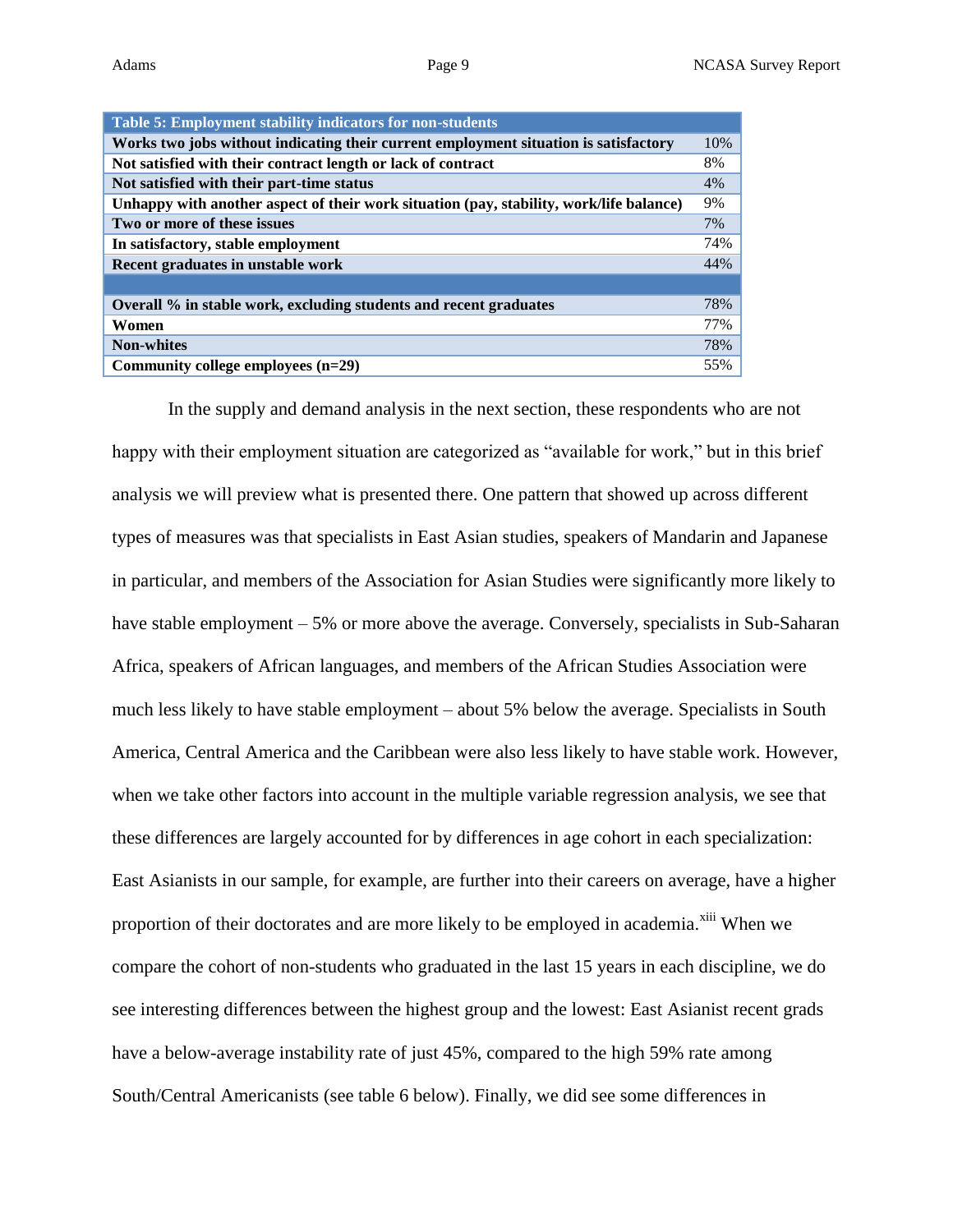employment patterns when we look at the breakdown of respondents by discipline, patterns echoed elsewhere in our analysis: linguistics and area studies degree holders are less likely to be in stable employment while librarians and philosophy/religious studies scholars are more likely to be in a stable job.

### Fanfare faculty: retirements and replacements to 2025

Like our analysis of employment conditions, our analysis of retirements and graduations to 2025 relies largely on internal comparisons across our data set, which is skewed towards those who are well-established in academia. The analysis focuses on when certain specializations will face a larger than average retirement cohort and which specializations seem to have an especially large mismatch between soon-to-be-retiring faculty and graduating Ph.D. students. We also take into account the respondents currently unemployed, dissatisfied with their jobs, and/or in contingent and part-time positions who would likely accept a full-time tenure-track job in their field if one were opened up by a retirement (referred to as "available to work" in this analysis). First we will give some highlights of an in-depth data analysis, then analyze the tabular data which gives the picture in broad strokes.

# *East Asian studies and the potential shortage of academic professionals who speak Mandarin*

Table 6 below does not break down the retirement picture by whether or not the retiree is a teacher or by discipline and language together, but a closer look at the data shows that teachers of Mandarin and other Asian languages have a higher retirement rate than average – 11 of the 21 respondents teaching "other Asian languages" will retire by 2025. When we look at highly functional speakers of these languages in the humanities more broadly, we see a similar picture of a large retirement cohort in East Asian Studies. 27% of highly functional Japanese speakers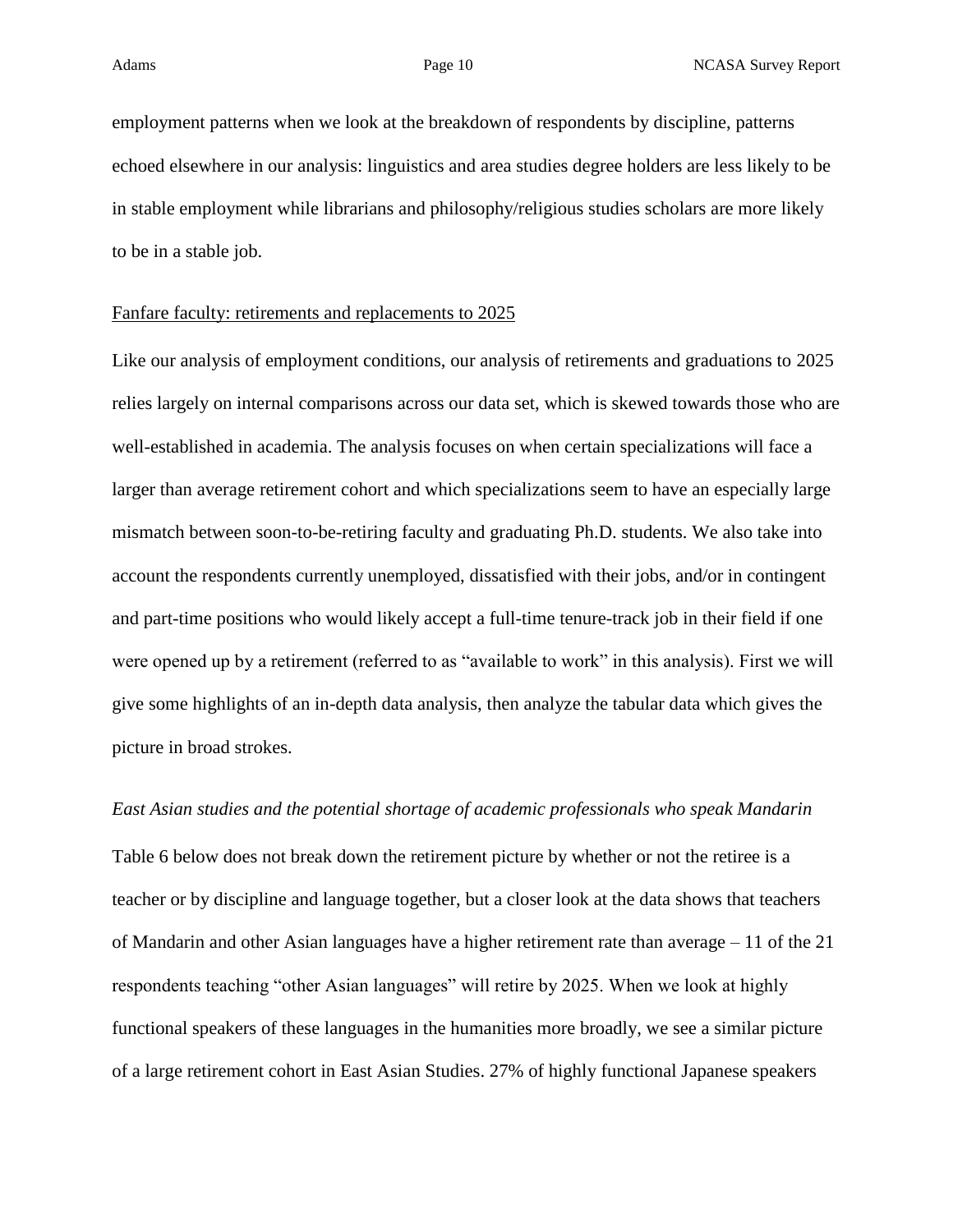with humanities degrees will be retiring in the next six years alone, as well as 25% of Mandarin speakers and 42% of those who speak another Asian language. The projected deficit for Mandarin speakers is the lowest among the language groups. The retirement rate among Mandarin speakers is higher than the average in terms of faculty, but even more so in terms of librarians working in higher education: 27% of Mandarin-speaking librarians will retire in the next decade and another 55% in the 2020s. This result is so striking that we can probably predict a shortage of Mandarin-speakers who are trained in library science (as opposed to Mandarin speakers who are drafted into doing library work even though they are not educated in that field – more on that next).

### *Issues for library sciences and language teaching – deprofessionalization?*

We may be seeing a trend of de-professionalization among librarians with area studies expertise more broadly, with a large retiring cohort and a relatively small number of incoming students: 35% will be retiring in the next 10 years. We have 40 outgoing librarians and just 16 library science students in the sample. The fact that there is also only one "available for work" librarian in the sample indicates that there may already be an undersupply of librarians with advanced language and area studies knowledge. Anecdotally, professional area studies librarians are sometimes replaced by someone who has knowledge of the language but no formal training in library science, so this may be an indicator that the professional librarian is on the way out in area studies. To the detriment of the field – area studies library acquisitions and salaries are an easy target for budget cuts (see part II).

Of the other disciplines, the humanities are also facing a high retirement rate (notably 30% of the language/linguistics Ph.D.'s in the study). In Polish and other Slavic languages 4 of the 10 teachers in the survey plan to retire before 2025. 205 humanities faculty retiring in the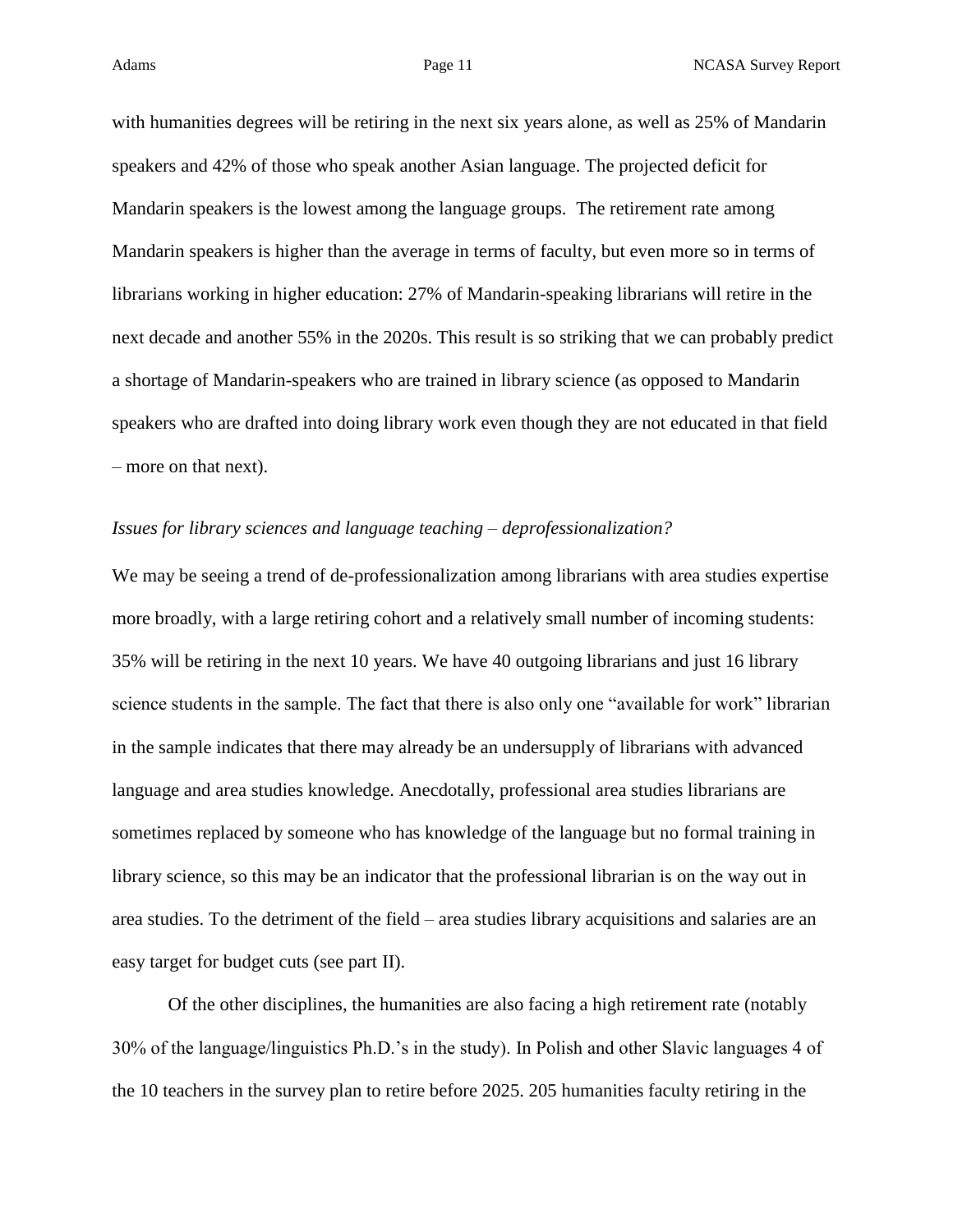Adams **Page 12** Page 12 NCASA Survey Report

next year are matched by 124 graduating humanities Ph.D. students. This low number may reflect that potential Ph.D. students have been discouraged by the high number of academics available for work in the humanities (approximately  $64 - or 50\%$  of the number of incoming Ph.D.'s). This is congruent with the research that shows that fields such as history and foreign languages are more strongly represented among part-time faculty in the U.S. than any others except for studio art and English. $\frac{xiv}{x}$ 

Since language teaching is the foundation for what we do in area studies, these results warrant further scrutiny - we may be seeing a similar trend of de-professionalization among language teachers. Though the number of students in language Ph.D. programs may be steady, the supply has not been keeping up with demand since at least 2003, and this trend appears to be continuing. $x^y$  Languages, especially the less commonly taught languages (LCTLs), are often taught by native speakers with little formal training in language teaching, and these faculty are often in low-paid, contingent or part-time positions. Of those in our sample who had taught a foreign language in the last two years, little over half had a Ph.D. in language or literature. Teachers of French, Spanish and German are much more likely than those of other languages to have a Ph.D. in language or literature. Having a Ph.D. in a foreign language seems to be devalued in higher education, and may be increasingly seen as unnecessary to qualify for a lowpaid adjunct position.

| Table 6: % of language teachers in our sample without a language or literature Ph.D. |        |  |  |  |
|--------------------------------------------------------------------------------------|--------|--|--|--|
| Critical languages (Farsi/Persian, Turkic languages, Hindi/Urdu,                     | 75-91% |  |  |  |
| Swahili)                                                                             |        |  |  |  |
| Less-commonly taught languages (Korean, Mandarin, Arabic)                            | 50-75% |  |  |  |
| French, Spanish, German                                                              | 26-40% |  |  |  |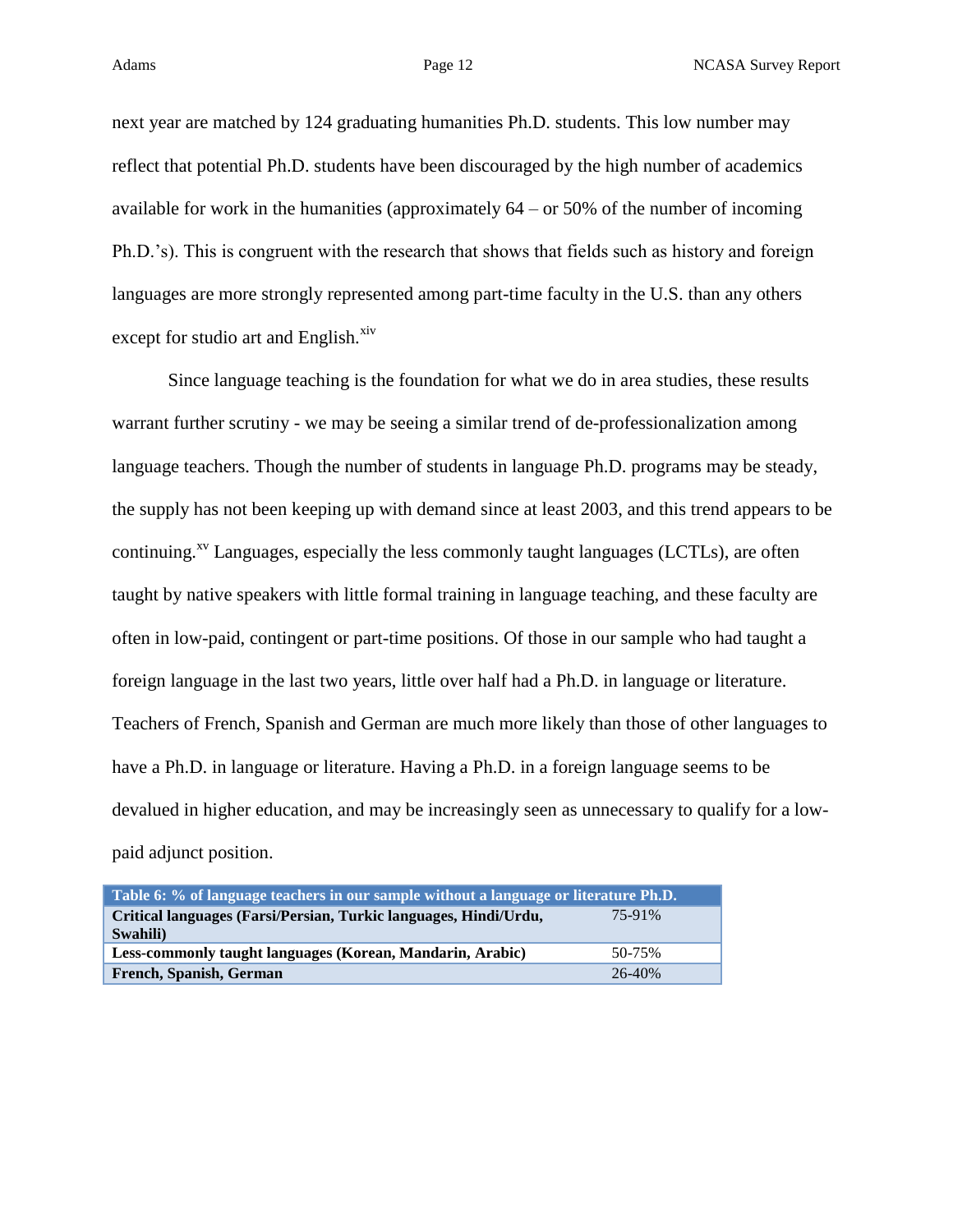### *Ongoing problems connecting with social scientists*

The incorporation of social science, and especially economics, faculty into area studies has been a long-standing concern, as reflected in the 1991 NCASA report that noted declining numbers of economists among their members and reports of declining interests in replacing retiring economists with another having the same area studies specialization. Given this long-term trend, it is unsurprising that there were very few people with economics Ph.D.'s in the sample (29, as compared to 350 political scientists and 81 sociologists) and 37% of them are retiring in the coming decade. Economists, even more than other social scientists, dis-identify with area studies as they move forward in their careers and focus more on disciplinary schools for their professional identification. The same fear was expressed regarding political scientist in the 1999 NCASA report, suggesting that political science, too, was becoming increasingly theoretical and therefore political scientists were becoming less likely to be members of area studies associations. Indeed, the proportion of political scientists in this sample is 10%, which is a decline from the 1991 survey of NCASA members, which showed around 20% of the members were political scientists. Only anthropology seems to be holding its own across the age cohorts in our sample.

| Table 7: the aging of social<br>sciences in area studies | Discipline as % of the age cohort |           |           |  |  |
|----------------------------------------------------------|-----------------------------------|-----------|-----------|--|--|
|                                                          | $60s-80s$                         | $40s-60s$ | $20s-40s$ |  |  |
| <b>Political science</b>                                 | 15.5                              | 10.9      | 9.4       |  |  |
| Anthropology                                             | 8.7                               | 9.1       | 8.5       |  |  |
| <b>Economics</b>                                         | 3.0                               | 0.6       | 0.8       |  |  |
| Sociology                                                | 2.8                               | 2.4       | 1.4       |  |  |
| Communication                                            | 0.0                               | 0.6       | 0.8       |  |  |
| Geography                                                | 0.4                               | 0.9       | 1.6       |  |  |

A well-rounded B.A. or M.A. student who wants in-depth foreign expertise needs to take more than history and literature classes, yet even at major universities there may be a dearth of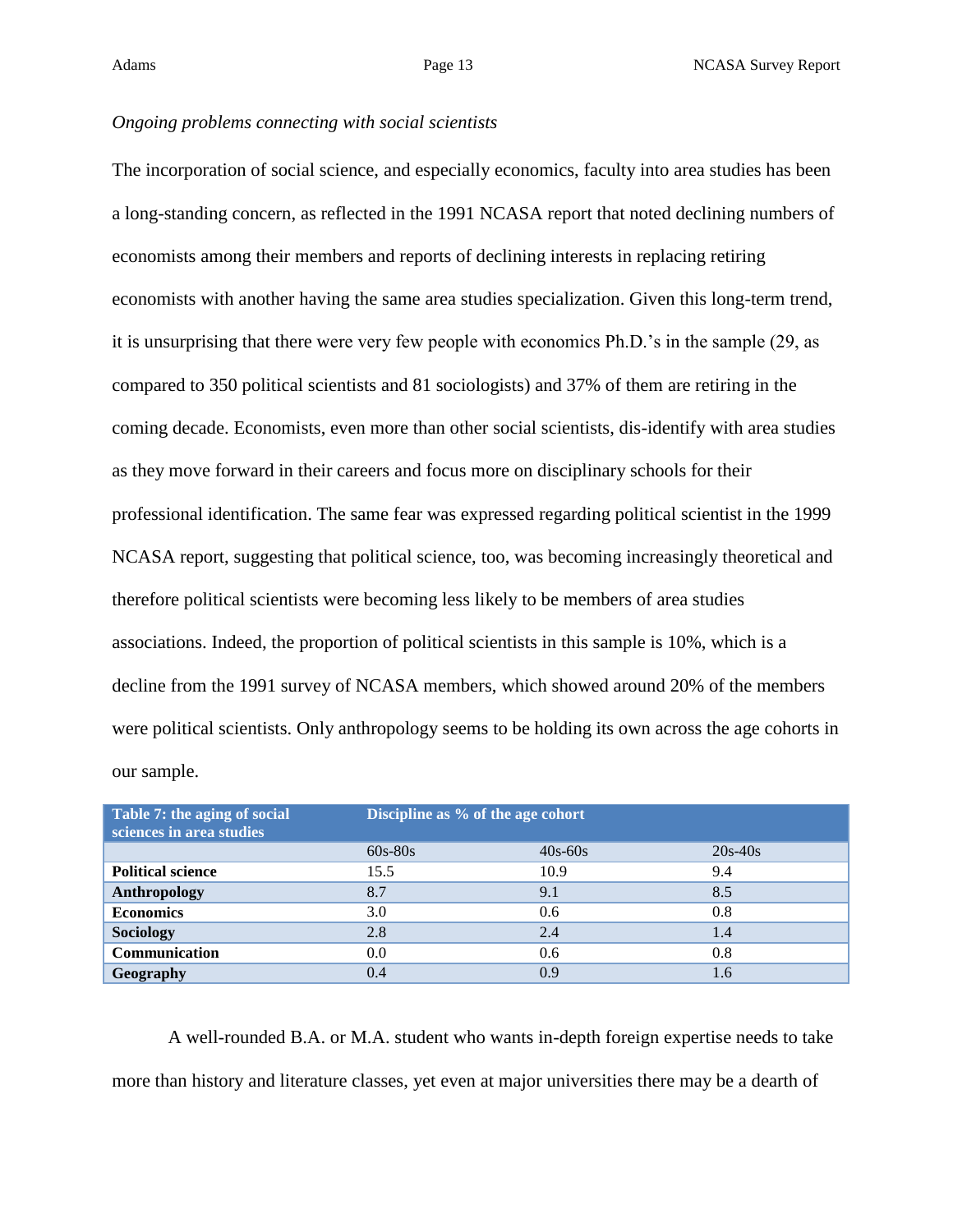courses on South American economies or the politics of Southern Africa. Social scientists do not have many professional incentives to acquire foreign language and area studies skills, nor do they have many opportunities to teach area studies courses if they have such expertise. It might not necessarily be true that social scientists are not competent in foreign languages because those who are foreign language and area studies specialists are less likely to join an area studies association than, say, historians and therefore are not as likely to be represented in these data. But the data do reflect the problematic relationship between social science and area studies.

When we look at the numbers of social scientists in our data, we see four particular trends. First is that political science continues to be one of the most popular disciplines, in fourth place at 11% of the respondents and anthropology takes fifth place with 9%. The next trend is that the proportion of social scientists is much smaller in younger cohorts, with the exception of anthropology, which represents between 8.5-9.1 of the respondents across cohorts. This overall trend may express a declining interest in identifying as an area studies specialist or it may just represent a declining interest among social scientists in affiliating with area studies associations. In either case, the data point to disincentives for social scientists to develop in-depth language and area studies expertise, something confirmed quite strongly by anecdotal data in academia. Third, this disinclination to affiliate is weaker among political scientists and anthropologists than among sociologists and economists. This might indicate that particular incentives are needed to attract people from the latter two disciplines to the in-depth study of world regions. Finally, there are two rising social science disciplines that should be noticed and perhaps courted by area studies: geography ( $n=46$  in our survey) and communications  $(n=20)$ . Indeed, geography is one of the disciplines noted as being an "expanding" field in our labor market data below.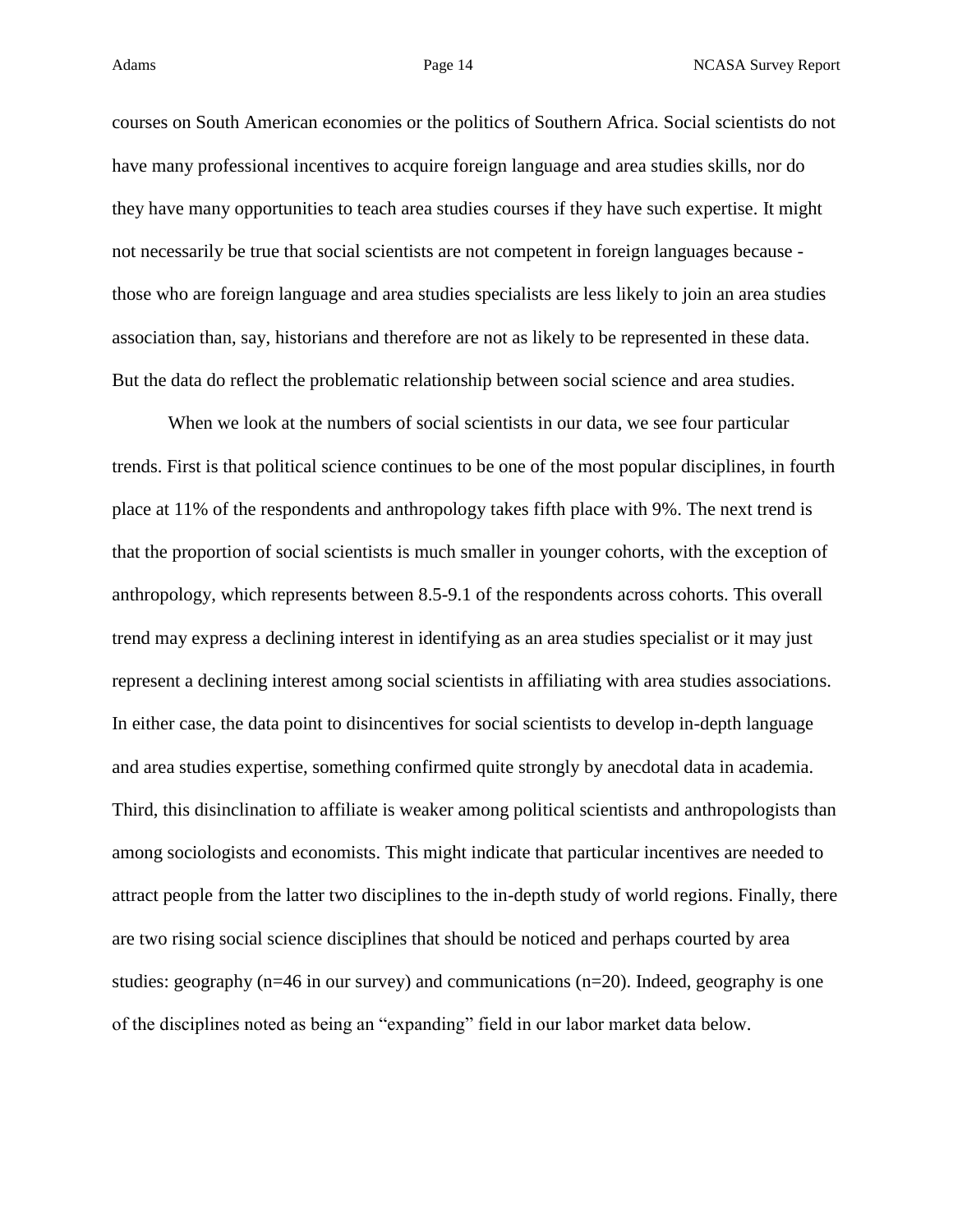# *Other data points*

The overall retirement projection to 2025 is much higher for B.A.-granting institutions (i.e. liberal arts colleges) than for Ph.D.-granting institutions: 35% of the staff at B.A. institutions will be retiring in this period, vs. 26% of the staff at larger universities. As we noted before, the respondents likely did not understand the designation "minority-serving institution" in the way it is used in the Department of Education, but of the 13% of respondents who thought they were working at a minority-serving institution, 25% will retire by 2025. Community college faculty were only 2% of our sample but have a 38% retirement projection by 2025.

# Interpreting the data: expansion, devaluation, saturation and deficit fields

Our calculations of supply and demand in the next 10 years are based on the following

definitions:

- *n*: the number of all respondents in that category (e.g. all highly functional Arabic speakers in our sample)
- *% in stable employment*: the % of the respondents in each category who were in full-time, long-term contracts or who were happy with a shorter contract or part-time work. Students and recent graduates were excluded from this analysis for reasons discussed in the previous section. Students and people who were retired from all employment were not included in this category.
- *% available for work:* the % of the respondents in each category who were not in the "stable" category, plus a proportion of the respondents who say they expect to change jobs in the next five years (see appendix A for details on how this was calculated)
- *% retiring from academia:* the % of respondents in that category whose primary or secondary employment is in academia, and who indicated that they will retire before 2025. Thus we are including teaching and research faculty, as well as librarians and support staff with language and area studies expertise in our sample.
- *% students going into academia:* the % of all respondents in that category who are students pursuing an M.A. degree and plan to continue their education, or any student whose first choice for employment after graduation is a job in academia. Respondents in this category also indicated they do not anticipate that they will retire from all employment before 2025.
- *Projected deficit*: a score was calculated that projected what kinds of deficits we might see in 2025 (see appendix A for details on how this was calculated). Here we simplify the score as a large projected deficit of *candidates*, a large projected deficit of *jobs,* or 0 if the projected deficits were not large enough to make a projection with confidence.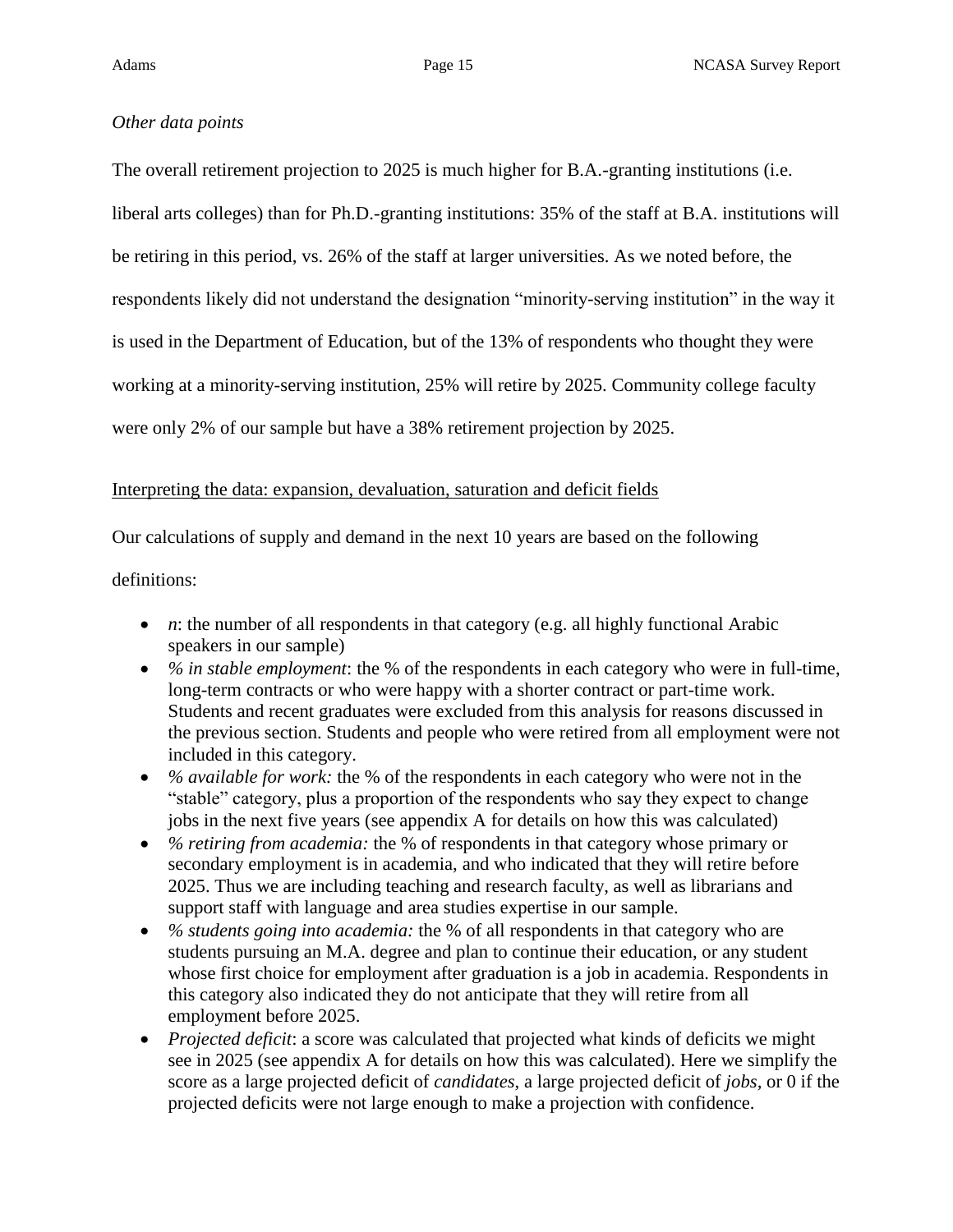*Highly functional speakers*: since most of the survey respondents spoke multiple languages at varying levels of proficiency, a simplified coding scheme was used to be able to meaningfully compare respondents in terms of language spoken and proficiency. In short, those who spoke a language at an intermediate level or higher and used the language on a daily basis. Those who qualified with multiple languages were coded accordingly.

In our discussion of these data, we will only interpret data on the specializations where there is an especially high or low deficit and where the overall number of respondents is high enough that we can be fairly confident in our predictions (e.g. disciplines with at least 30 respondents in the survey, that is, at least 1% of the sample). We will end the section with an analysis of how to interpret these trends and which sectors of academia are saturated, expanding, devalued, and facing a deficit in the labor market.

| Table 8 – projected<br>deficits in various fields                 | <b>Sample</b><br>$\mathbf n$ | $%$ in stable<br>employment | % available<br>for work | $%$ of<br>academics<br>retiring | $\sqrt[9]{\circ \text{of}}$<br>category<br>who are<br><b>students</b><br>going into<br>academia | <b>Projected</b><br>deficit |
|-------------------------------------------------------------------|------------------------------|-----------------------------|-------------------------|---------------------------------|-------------------------------------------------------------------------------------------------|-----------------------------|
| <b>Total</b>                                                      | 3596                         | 79%                         | 6%                      | 27%                             | 17%                                                                                             | n/a                         |
| Language – speakers who are highly<br>functional in this language |                              |                             |                         |                                 |                                                                                                 |                             |
| <b>Arabic</b>                                                     | 109                          | 68%                         | 9%                      | 18%                             | 25%                                                                                             | <b>Jobs</b>                 |
| <b>Farsi/Persian</b>                                              | 26                           | 70%                         | 17%                     | 26%                             | 27%                                                                                             | Jobs                        |
| French                                                            | 104                          | 65%                         | 8%                      | 24%                             | 15%                                                                                             | $\mathbf{0}$                |
| German                                                            | 56                           | 79%                         | 5%                      | 23%                             | 29%                                                                                             | Jobs                        |
| <b>Hebrew</b>                                                     | 13                           | 100%                        | 17%                     | 27%                             | 15%                                                                                             | $\Omega$                    |
| Hindi/Urdu                                                        | 30                           | 94%                         | 2%                      | 20%                             | 13%                                                                                             | $\overline{0}$              |
| <b>Japanese</b>                                                   | 162                          | 84%                         | 7%                      | 28%                             | 10%                                                                                             | $\Omega$                    |
| Korean                                                            | 31                           | 75%                         | 7%                      | 15%                             | 26%                                                                                             | Jobs                        |
| <b>Mandarin</b>                                                   | 206                          | 81%                         | 4%                      | 36%                             | 16%                                                                                             | $\mathbf{0}$                |
| Multi-lingual                                                     | 537                          | 78%                         | 7%                      | 29%                             | 16%                                                                                             | $\Omega$                    |
| <b>Other-African</b>                                              | 35                           | 79%                         | 3%                      | 25%                             | 26%                                                                                             | $\Omega$                    |
| <b>Other-Asian</b>                                                | 91                           | 84%                         | 10%                     | 41%                             | 14%                                                                                             | Candidates                  |
| <b>Other-European</b>                                             | 71                           | 77%                         | 13%                     | 20%                             | 17%                                                                                             | $\Omega$                    |
| <b>Polish/Slavic</b>                                              | 58                           | 77%                         | 4%                      | 33%                             | 16%                                                                                             | $\Omega$                    |
| Portuguese                                                        | 15                           | 69%                         | 0%                      | 36%                             | 7%                                                                                              | Candidates                  |
| <b>Russian</b>                                                    | 362                          | 80%                         | 7%                      | 24%                             | 17%                                                                                             | $\Omega$                    |
| Spanish                                                           | 140                          | 83%                         | 4%                      | 24%                             | 9%                                                                                              | Candidates                  |
| <b>Turkic</b>                                                     | 37                           | 74%                         | 2%                      | 14%                             | 30%                                                                                             | Jobs                        |
|                                                                   |                              |                             |                         |                                 |                                                                                                 |                             |

**Occupation**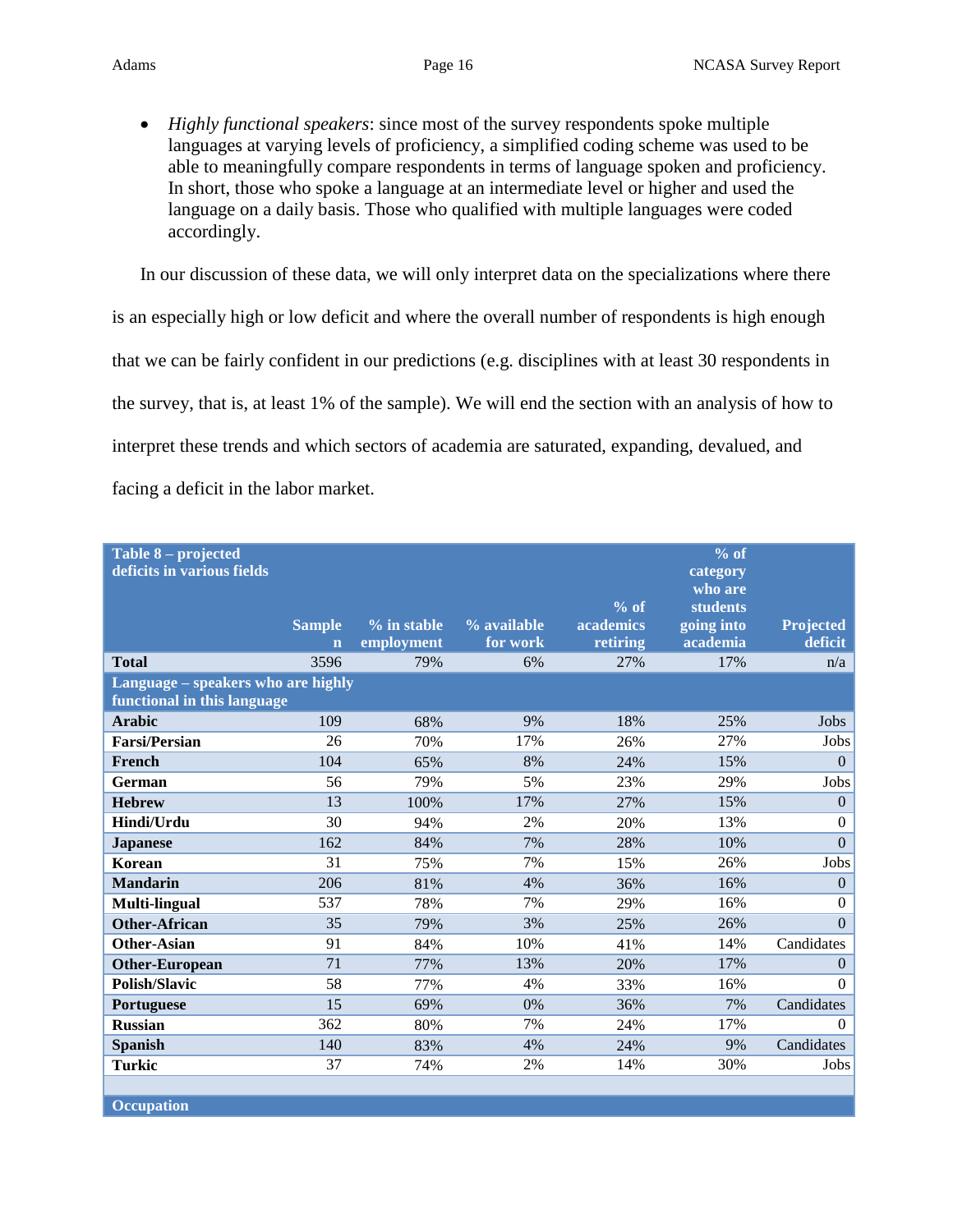| <b>Language teachers</b> | 809  | 75% | 9% | 26% | 18% | 0              |
|--------------------------|------|-----|----|-----|-----|----------------|
| Librarians               | 13   | 83% | 1% | 40% | 14% | Candidates     |
| <b>Teachers</b>          | 2462 | 79% | 7% | 28% | 15% | $\theta$       |
| <b>Researchers</b>       | 1915 | 82% | 7% | 28% | 11% |                |
| Other (outreach,         | 166  | 64% | 5% | 24% | 17% | $\overline{0}$ |
| support, editors)        |      |     |    |     |     |                |

(Continued on the next page)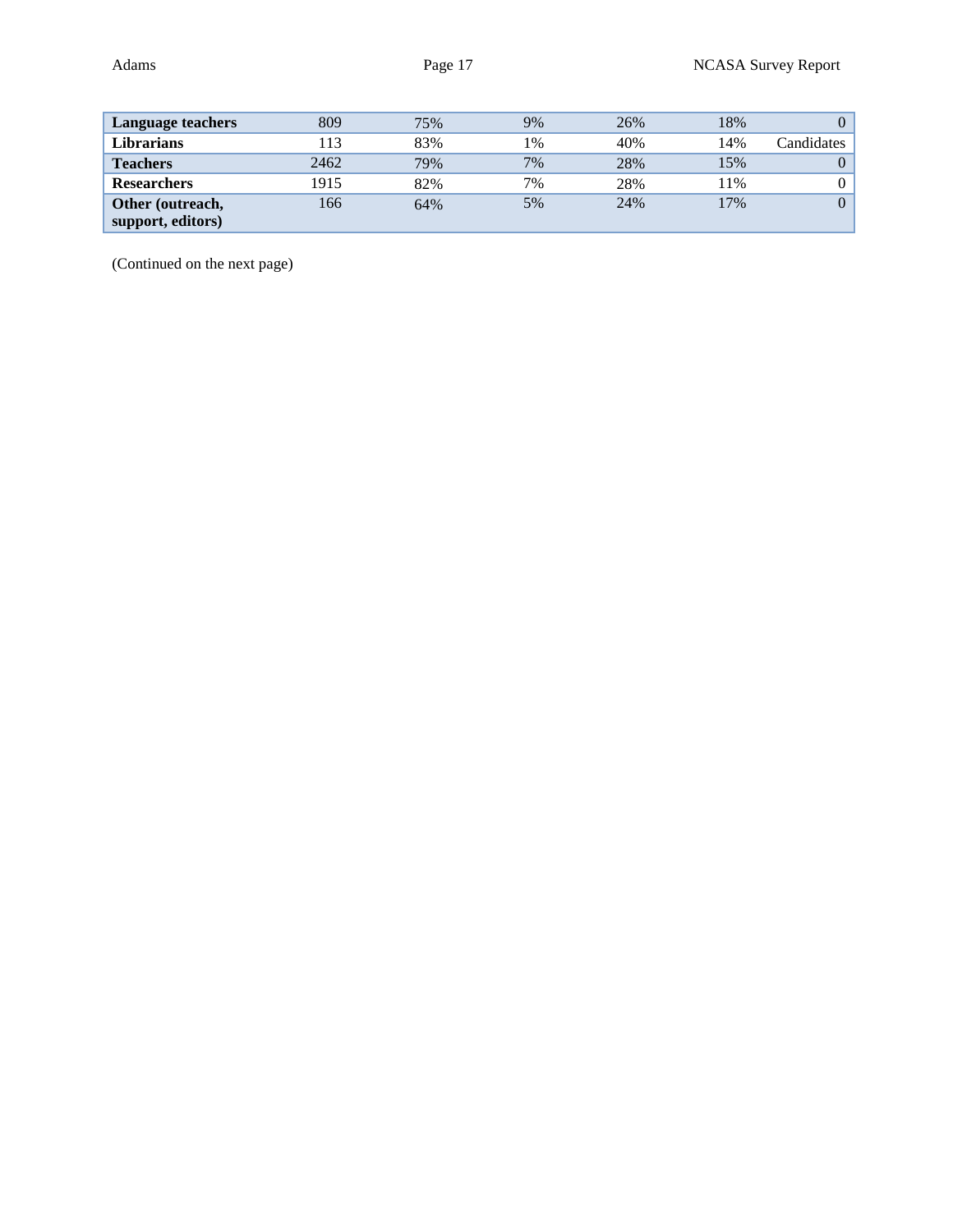| <b>Table 8 (continued)</b>     |                         |               |               |           | % of                       |                  |
|--------------------------------|-------------------------|---------------|---------------|-----------|----------------------------|------------------|
|                                |                         |               |               |           | category                   |                  |
|                                |                         |               | $\frac{0}{0}$ | $%$ of    | who are<br><b>students</b> |                  |
|                                | <b>Sample</b>           | $%$ in stable | available     | academics | going into                 | <b>Projected</b> |
|                                | $\overline{\mathbf{n}}$ | employment    | for work      | retiring  | academia                   | deficit          |
| <b>Total</b>                   | 3596                    | 79%           | 6%            | 27%       | 17%                        | $\Omega$         |
| <b>Regional specialization</b> |                         |               |               |           |                            |                  |
| <b>East Asia</b>               | 819                     | 81%           | 5%            | 33%       | 13%                        | $\Omega$         |
| <b>Europe</b>                  | 1396                    | 78%           | 6%            | 27%       | 16%                        | $\Omega$         |
| <b>Former Soviet Union</b>     | 990                     | 78%           | 6%            | 25%       | 17%                        | $\overline{0}$   |
| <b>MENA</b>                    | 766                     | 73%           | 6%            | 26%       | 17%                        | $\overline{0}$   |
| South/Central                  | 321                     | 74%           | 7%            |           | 11%                        | $\mathbf{0}$     |
| America/Caribbean              |                         |               |               | 25%       |                            |                  |
| <b>South/Central Asia</b>      | 646                     | 76%           | 5%            | 25%       | 19%                        | $\Omega$         |
| <b>Southeast Asia/Oceania</b>  | 318                     | 75%           | 5%            | 42%       | 8%                         | Candidates       |
| <b>Sub-Saharan Africa</b>      | 407                     | 72%           | 6%            | 26%       | 18%                        | $\Omega$         |
|                                |                         |               |               |           |                            |                  |
| <b>Discipline</b>              |                         |               |               |           |                            |                  |
| Anthropology                   | 283                     | 78%           | 9%            | 23%       | 22%                        | $\theta$         |
| <b>Area studies</b>            | 410                     | 73%           | 6%            | 17%       | 19%                        | $\Omega$         |
| <b>Arts/art history</b>        | 108                     | 80%           | 7%            | 27%       | 15%                        | $\Omega$         |
| <b>Business/law/medical</b>    | 42                      | 59%           | 0%            | 45%       | 2%                         | Candidates       |
| Communication                  | 20                      | 100%          | 0%            | 18%       | 20%                        | $\Omega$         |
| <b>Economics</b>               | 29                      | 77%           | 12%           | 37%       | 3%                         | Candidates       |
| <b>Education</b>               | 67                      | 66%           | 8%            | 25%       | 22%                        | Jobs             |
| Geography                      | 46                      | 88%           | 2%            | 22%       | 35%                        | Job              |
| <b>History</b>                 | 788                     | 81%           | 4%            | 27%       | 22%                        | $\Omega$         |
| <b>Language/linguistics</b>    | 255                     | 65%           | 8%            | 39%       | 9%                         | Candidates       |
| <b>Library science</b>         | 56                      | 82%           | 0%            | 37%       | 2%                         | Candidates       |
| <b>Literature</b>              | 392                     | 85%           | 8%            | 25%       | 20%                        | $\Omega$         |
| <b>Other</b>                   | 177                     | 71%           | 4%            | 28%       | 15%                        | $\overline{0}$   |
| <b>Political science</b>       | 350                     | 82%           | 5%            | 28%       | 16%                        | $\Omega$         |
| Psychology                     | 6                       | 33%           | 0%            | 67%       | 0%                         | n/a              |
| Religion/philosophy            | 82                      | 86%           | 3%            | 28%       | 29%                        | Job              |
| Science/math/engineering       | 20                      | 75%           | 7%            | 10%       | 10%                        | $\overline{0}$   |
| Sociology                      | 81                      | 83%           | 7%            | 29%       | 21%                        | $\boldsymbol{0}$ |

Asian studies and language/linguistics have a large older cohort while other fields and disciplines have large cohorts of younger scholars, and often these numbers are reduced to questions of job shortages and overproduction of Ph.D.'s. However, a large cohort of incoming scholars is not necessarily an "oversupply" unless there is also a large percentage of the field in the "available for work" category, indicating that new Ph.D.'s are entering an already saturated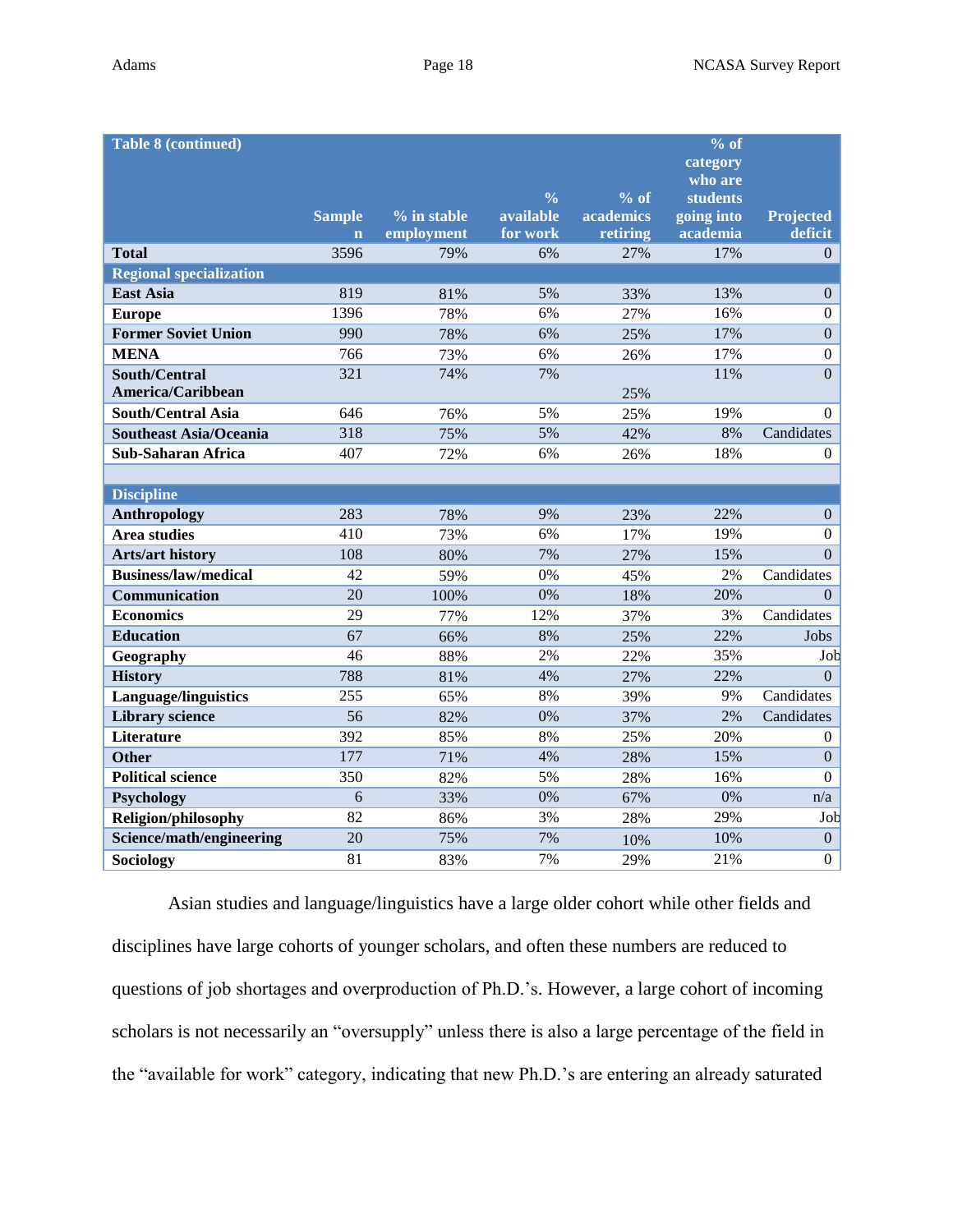job market. But when this is not the case, we argue that a larger incoming than outgoing cohort indicates a field where student demand is high and that is ripe for expansion in the academy through the institutionalization and stabilization of teaching and research positions in these fields. Conversely, devalued fields are those with both high ratios of outgoing to incoming and high numbers of available workers, indicating that the devaluing of their expertise is discouraging new scholars from pursuing the field. There is also a category for a true deficit, where a field or discipline seems to be losing specialists at a high rate and fully employing those it already has. Therefore, we recommend the following perspective in looking at the data in table 8:

| Table 9: Higher education job<br>market dynamics – projections for<br>2025 | High % available for work                                                                                | Low % available for work                                                                                                                               |
|----------------------------------------------------------------------------|----------------------------------------------------------------------------------------------------------|--------------------------------------------------------------------------------------------------------------------------------------------------------|
| Job deficit - more incoming than<br>retiring academics                     | Saturated:<br>(Farsi/Persian speakers)<br>Arabic speakers<br>$\bullet$<br><b>Education</b> degree        | Expanding:<br>Religion/philosophy degree<br>(Turkish/Turkic speakers)<br>(Geography degree)                                                            |
| Candidate deficit - more retiring<br>than incoming academics               | Devalued:<br>Language/linguistics degree<br>(Economics degree)<br>Speakers of "other Asian<br>languages" | Deficit:<br>Library science<br>$\bullet$<br>degree/librarians<br>(Business/law/medical degree)<br>$\bullet$<br>Spanish speakers<br>Portuguese speakers |

Note: Ordered in terms of size of the projected deficit score; categories with an n under 50 are in parentheses.

An saturated market indicates that student interests have failed to be met by an equal number of university positions, resulting in a higher level of availability for work but a still strong student interest. The fact that Arabic and Farsi/Persian speakers are in the "saturated" category may reflect the spike in interest in these languages after 2001, but it also reflects the possibility that academic institutions are not responding to this interest by institutionalizing positions for these scholars, many of whom are in unstable employment and may leave the academic career path.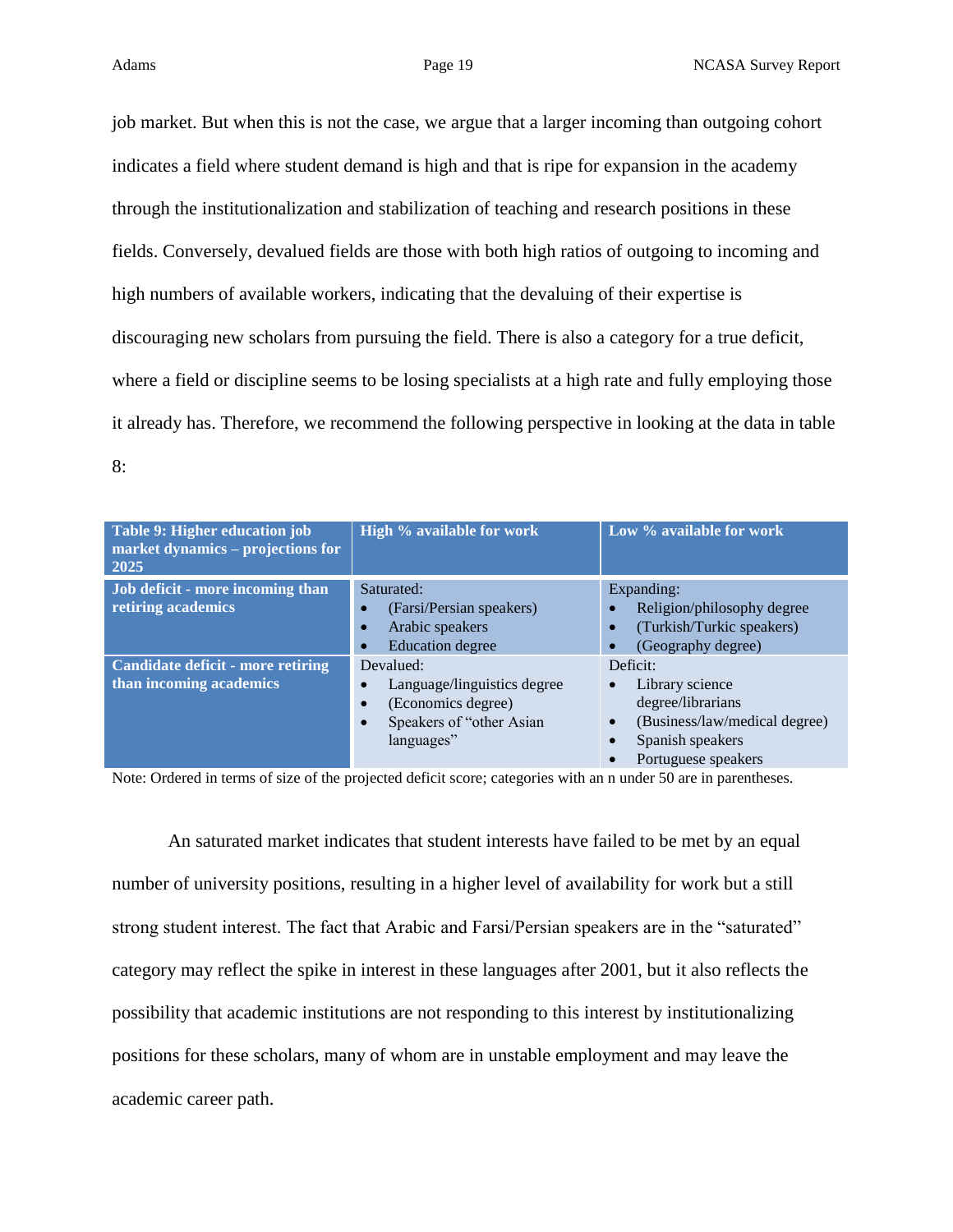An expanding market indicates a rise in student interest that is met by the job market. Interestingly, geography and Turkic languages are apparently ripe for expansion in the academy with high levels of student interest and low levels of instability in the job market, but with small numbers in our sample (46 and 37 respectively), we should be cautious in our interpretations. The scholars in the religion/philosophy field seem to represent a wave of younger scholars in Islamic studies who have found stable jobs in the academy.<sup> $xvi$ </sup> Half of the respondents in this discipline have earned their Ph.D. since 2000 and 75% of them are specialists in the Middle East and North Africa or South and Central Asia. These data provide evidence for the ways that student interests are driven by current events and government priorities. However, for all of these specializations in the "expanding market" category, the response of the academy to student interest is key. Without the creation of stable jobs in these areas, all of these Islamic studies specialists could end up with the Arab and Farsi speakers in the "saturated market" category.

Devalued markets : devalued job markets are those where employers don't recognize how to meet student demand and exclude specialists because of their perception of over- or underqualification of candidates. For example, language and linguistics Ph.D.'s will be retiring at a high rate in the near future but there is a trend for universities to hire current Ph.D.'s as adjuncts or to hire non-Ph.D.'s to replace them. Employers see language Ph.D.'s as overqualified when they can get language teaching (especially less-commonly taught languages, which often don't have a well-established home department to defend tenure-track positions) for cheaper from graduate students or native speakers not trained in language teaching. This causes a surplus of underemployed candidates that may discourage prospective Ph.D. students: 13% of our language/linguistics Ph.D.s are working part-time (vs. 7% average), 16% are on short-term contracts (14% average), and 15% are working two or more jobs (11% average).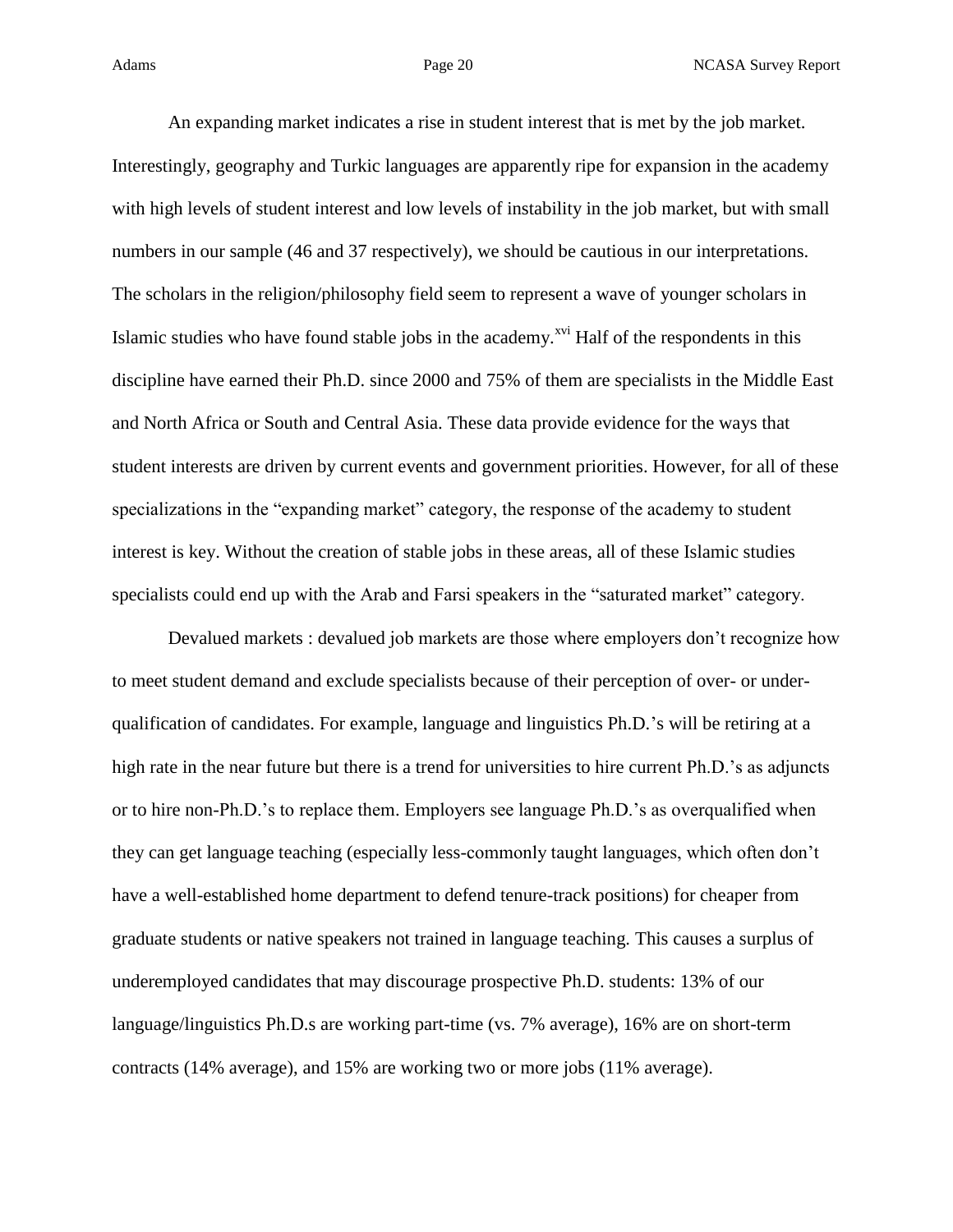On the opposite end of the devalued market are employers who see area studies economists as under-qualified. The low number of Ph.D. students in economics in our sample may be a response to the fact that they will pay a professional penalty for being too interested in area studies. In both cases, as the older cohort retires their replacements have a hard time finding a job because hiring committees do not see their training as an asset. Though we have anecdotal evidence to support the argument about language and linguistics, the argument about economics being devalued is speculative. The number of economists in the sample is small (n=29), so the difference between a high and low number on availability for employment is the difference between two individuals getting a more satisfactory employment situation. Certainly when we compare economics to sociology, another discipline that does not especially value language and area expertise, we do not see a similar picture – it is pretty much in the middle of the pack on all of these measures.

Deficit markets are ones where retirements of high but there isn't a lot of surplus labor in the market, perhaps because more attractive options draw graduates away from academia. We already discussed the potential librarian shortage, and the other professional degree fields fit with a similar hypothesis about graduates pursuing other options. This may also be true for Spanish and Portuguese speakers, since it doesn't seem likely that student demand for or interest in these languages and their respective geographical areas is declining. However, these data on Spanish and Portuguese speakers should be viewed with caution since these respondents found their way to the survey not through their professional association (LASA) but perhaps via the MLA or an NRC. If it is the latter, then the small proportion of students may just be due to students being even less likely to be involved with NRC activity than with professional association activity.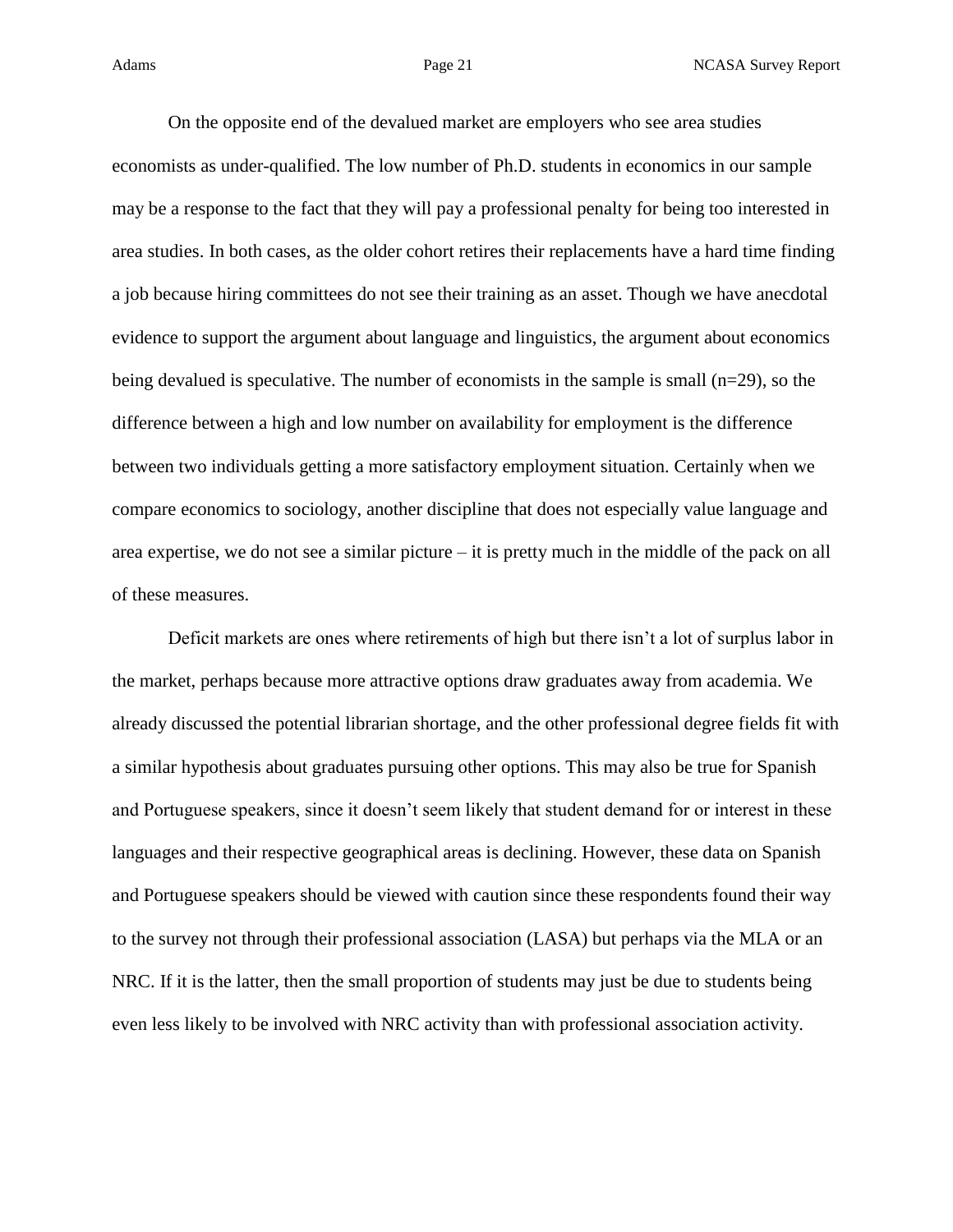### **Part II: Area studies, higher education infrastructure, and the stability of funding**

We cannot talk about the state of area studies in higher education without examining the role that university administrations play in ensuring that in-depth language instruction and a variety of area-focused courses are available to students. However, most of our respondents felt that in their university, foreign language and area studies training would be impossible without federal funding – only about 10% of our respondents thought their university would fully support area studies programs on their own. Furthermore, we show that this funding is extremely effective at building the kinds of programs that we need in higher education, and providing a good return on the investment. Thus one of our major conclusions about the needs of area studies in higher education involves demonstrating the strengths of the area studies model to both university administrations and to external funders. Area studies needs stable support in order to develop high quality language and multi-disciplinary training programs.

The respondents of this survey represent a dedicated group of specialists who have invested a lot in their own training. The U.S. government has invested in their training as well, and our data support the idea that government funding makes a difference in the depth of foreign language and area studies knowledge, and in the dedication of funding recipients to using that knowledge. Our data show that specialists trained in foreign languages and area studies are extremely committed to using their training and to giving back to their students, to their scholarly communities, and to the broader public. About 95% of those who answered questions about their use and commitment to using their language and area studies skills in their work responded that they are indeed using these skills and value using these skills in their future work, and about 75% of these respondents can be categorized as highly committed specialists.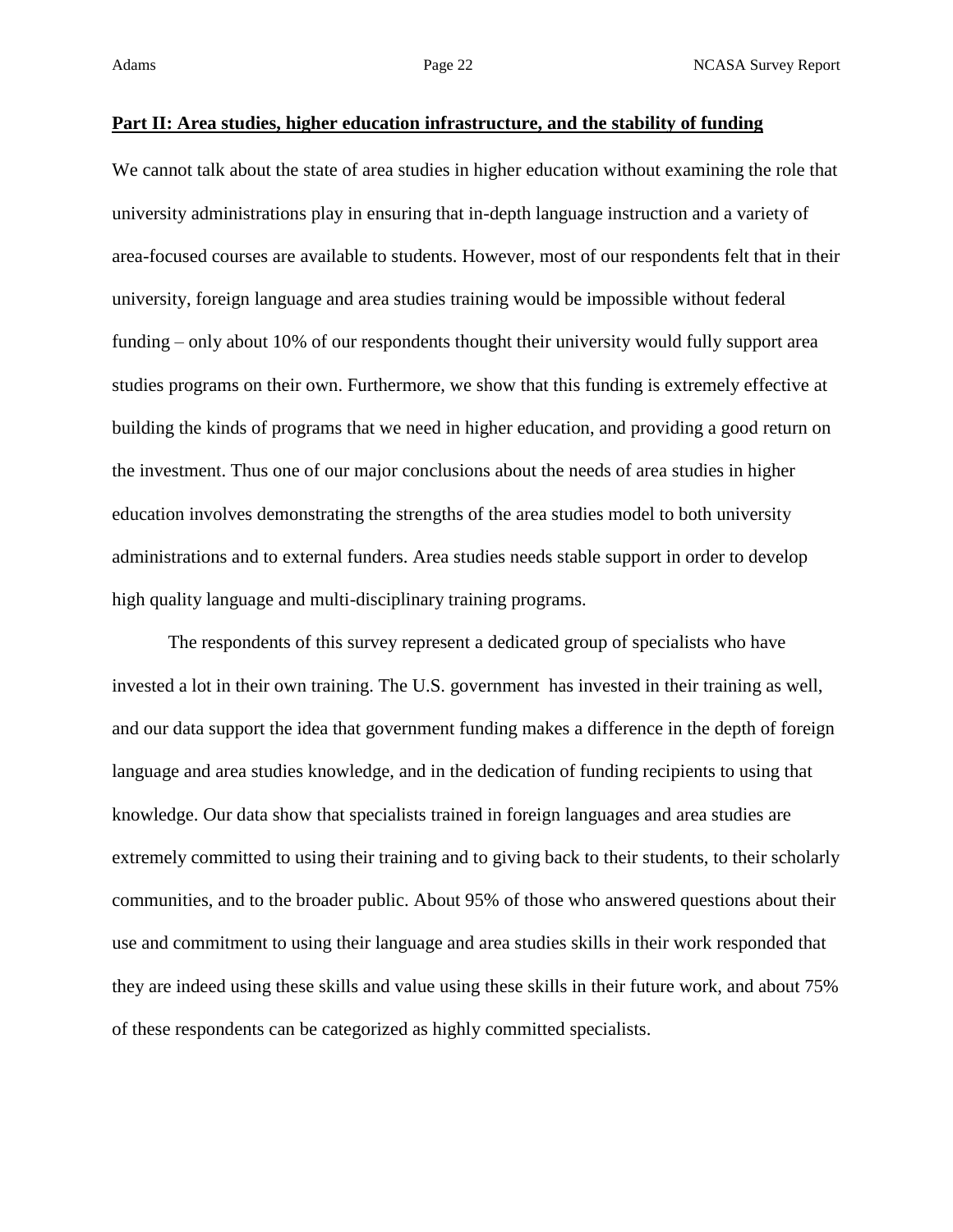| Table 10: commitment to using foreign language and area studies training<br>Q: Are you using your foreign language and area studies knowledge in your current $job(s)$ ? |                                   |                       |  |  |  |
|--------------------------------------------------------------------------------------------------------------------------------------------------------------------------|-----------------------------------|-----------------------|--|--|--|
| <b>Answer Options</b>                                                                                                                                                    | <b>Response</b><br><b>Percent</b> | <b>Response Count</b> |  |  |  |
| A lot                                                                                                                                                                    | 72.9%                             | 2185                  |  |  |  |
| <b>Some</b>                                                                                                                                                              | 21.3%                             | 640                   |  |  |  |
| N <sub>0</sub>                                                                                                                                                           | 5.8%                              | 174                   |  |  |  |

Q: How important is it to you that your next job is related to your foreign language and area studies specialization?

| <b>Answer Options</b> | <b>Response</b><br>Percent | <b>Response Count</b> |
|-----------------------|----------------------------|-----------------------|
| Very important        | 76.0%                      | 2476                  |
| Somewhat important    | 18.9%                      | 615                   |
| Not important         | 5.1%                       | 165                   |

The investment of federal funding in area studies scholars pays off in ways that go beyond benefiting an individual scholar; there are ripple effects on other individuals, as well. The survey data show that on average, respondents who received federal funding at some point in their career have a broader impact than scholars who have not received federal funds to support their training and research. For example, the average number of students taught and public lectures given by a federal funding recipient is 1803 and 83 respectively, compared to the averages of 1181 and 63 among those who did not receive federal funding. Similarly, we see a multiplier effect of federal funding with federal funding recipients being 74% more successful at winning funding from their own institutions, 95% more successful at winning funding from outside institutions, and 13% more likely to find stable, satisfying employment. Finally, the government gets a direct return on its investment with these scholars, who are 46% more likely than their peers to share their expertise with government agencies on a regular basis. Table 10 below provides details about the accomplishments of those who have received different types of government funding in the past versus those who did not receive government funding (in the last column).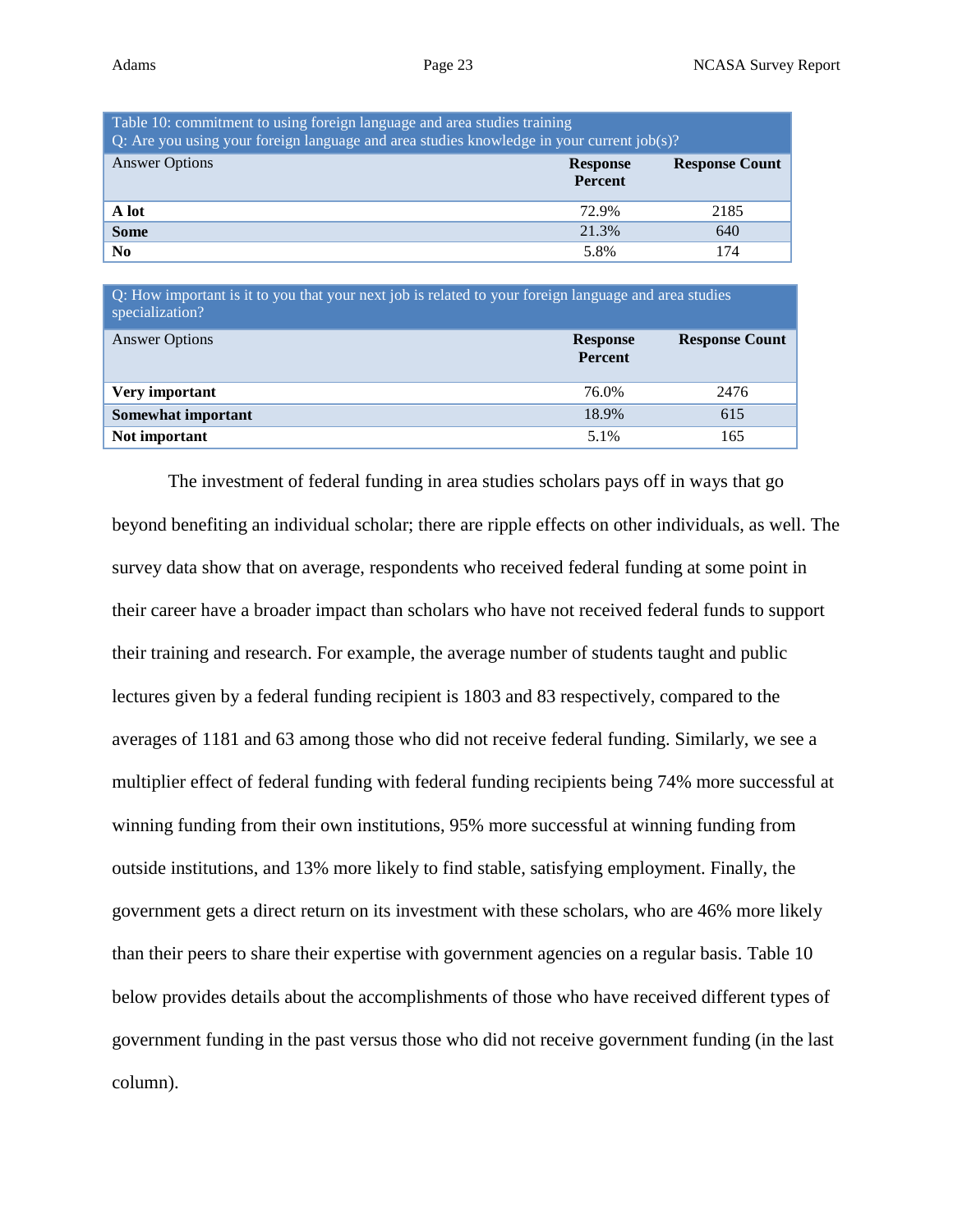| <b>Table 11</b>                                                                                        | <b>Department of</b><br><b>Education programs</b> |                                               | <b>Department of State</b><br>programs |                                              | <b>Department</b><br>of Defense                      | <b>None</b>                                                  |
|--------------------------------------------------------------------------------------------------------|---------------------------------------------------|-----------------------------------------------|----------------------------------------|----------------------------------------------|------------------------------------------------------|--------------------------------------------------------------|
| <b>Public impact</b>                                                                                   | <b>FLAS</b><br>recipients<br>$(n=1335)$           | Fulbright-<br>Hays<br>recipients<br>$(n=704)$ | Fulbright<br>recipients<br>$(n=618)$   | <b>Title VIII</b><br>recipients<br>$(n=482)$ | The<br>Language<br>Flagship &<br>others<br>$(n=242)$ | <b>Never</b><br>received<br>federal<br>funding<br>$(n=1240)$ |
| Average # students taught                                                                              | 1502                                              | 2632                                          | 2099                                   | 1841                                         | 2213                                                 | 1181                                                         |
| Average # public lectures<br>delivered                                                                 | 74                                                | 117                                           | 105                                    | 83                                           | 89                                                   | 63                                                           |
| <b>Average # books/articles</b><br>published                                                           | 17                                                | 30                                            | 28                                     | 28                                           | 23                                                   | 28                                                           |
| <b>Multiplier effects</b>                                                                              |                                                   |                                               |                                        |                                              |                                                      |                                                              |
| Won funding from their own<br>institution                                                              | 70%                                               | 70%                                           | 72%                                    | 70%                                          | 58%                                                  | 39%                                                          |
| Won funding from an<br>external institution                                                            | 38%                                               | 40%                                           | 24%                                    | 40%                                          | 30%                                                  | 19%                                                          |
| Non-students in stable,<br>satisfying employment                                                       | 69%                                               | 70%                                           | 71%                                    | 75%                                          | 64%                                                  | 61%                                                          |
| <b>Return on government</b><br>investment                                                              |                                                   |                                               |                                        |                                              |                                                      |                                                              |
| Work in academia but share<br>their expertise with<br>government several times a<br>year or more often | 17%                                               | 21%                                           | 22%                                    | 25%                                          | 30%                                                  | 13%                                                          |
| Work in government                                                                                     | 3%                                                | 2%                                            | 4%                                     | 6%                                           | 12%                                                  | 4%                                                           |

Despite the qualities and accomplishment of area studies specialists, university departments, especially in the social sciences, have their own priorities and university administrations increasingly allow student demand to drive curriculum decisions, resulting in conditions that are not favorable for area studies or for developing national resources that produce global cultural competence in the next generation. We asked respondents open-ended questions about best practices in advanced language and in-depth area studies training. More than 20% of respondents mentioned the ways that federal programs have an impact on the quality of education and scholarship, and on the infrastructure of the long "pipeline" that produces specialist with deep knowledge of language and culture. Foremost among the benefits mentioned were language training at advanced levels and in less-commonly-taught languages (LCTLs).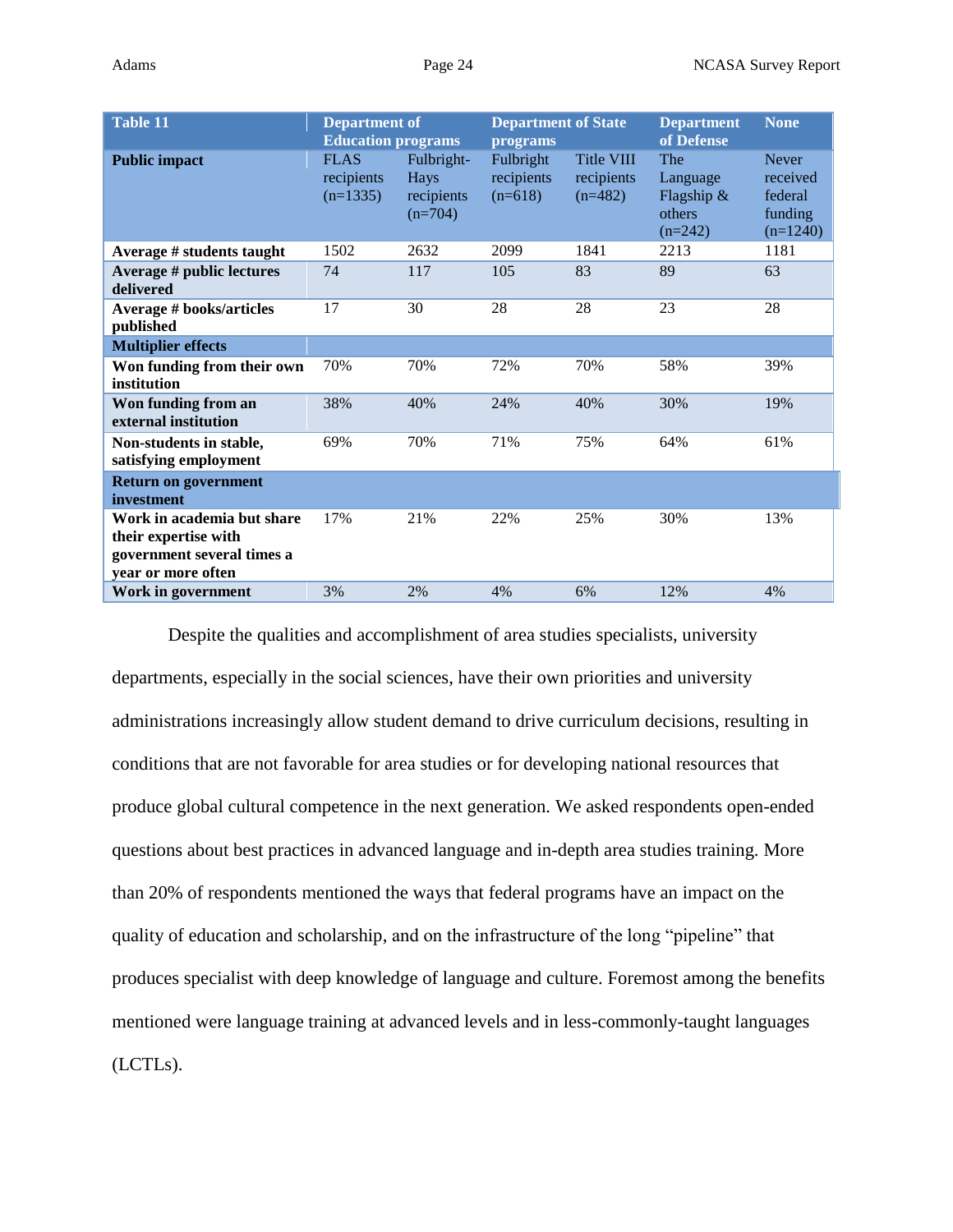I worry that without these programs, research in South Asian vernacular languages will be limited to researchers who learned languages at home--that such research will be out of reach to anyone not native already in a South Asian language.

- Female anthropology Ph.D. student at a private university

Several respondents reflected the point of view that only the U.S. government can

support in-depth training in language and area studies due to the budget constraints state

governments impose on public universities ("My university is a public university in a poor state.

There are declining funds for higher education. [Without federal funding] we could not maintain

anywhere near the programs we have and support for language and area studies"), the narrow

definition of what counts as a "globalized" education at many universities, or the equation of

students with customers and determining curriculum by measuring student "demand."

My institution is one that is being run like a business. Where there is money to support students, there are students; where there are students, there are dollar signs in the administration's eyes, and so they encourage and support those classes that draw enrollments. Small courses, which are inevitable given the specialty aspect of area studies training, set off administrative red flags, and the lack of support for graduate students to do area studies is only going to make that worse at institutions like mine.

- Female Ph.D. candidate in art/art history at a public institution, Central/East Asia specialization

Sustained, reliable federal funding helps universities and donors to overcome provincialism and

bias, allowing a more balanced development of scholarship that is not subject to the whims of

current events or donors from wealthier countries. For these reasons, federal funding for African

studies is especially important.

Compared to area studies on other world regions, African Studies finds few longterm other, outside funders for its missions. We'd attract fewer of the most highly qualified grad students; gradually the work of Outreach and the number of African languages taught would wither.

- Female elementary/secondary school educator with a Ph.D. in political science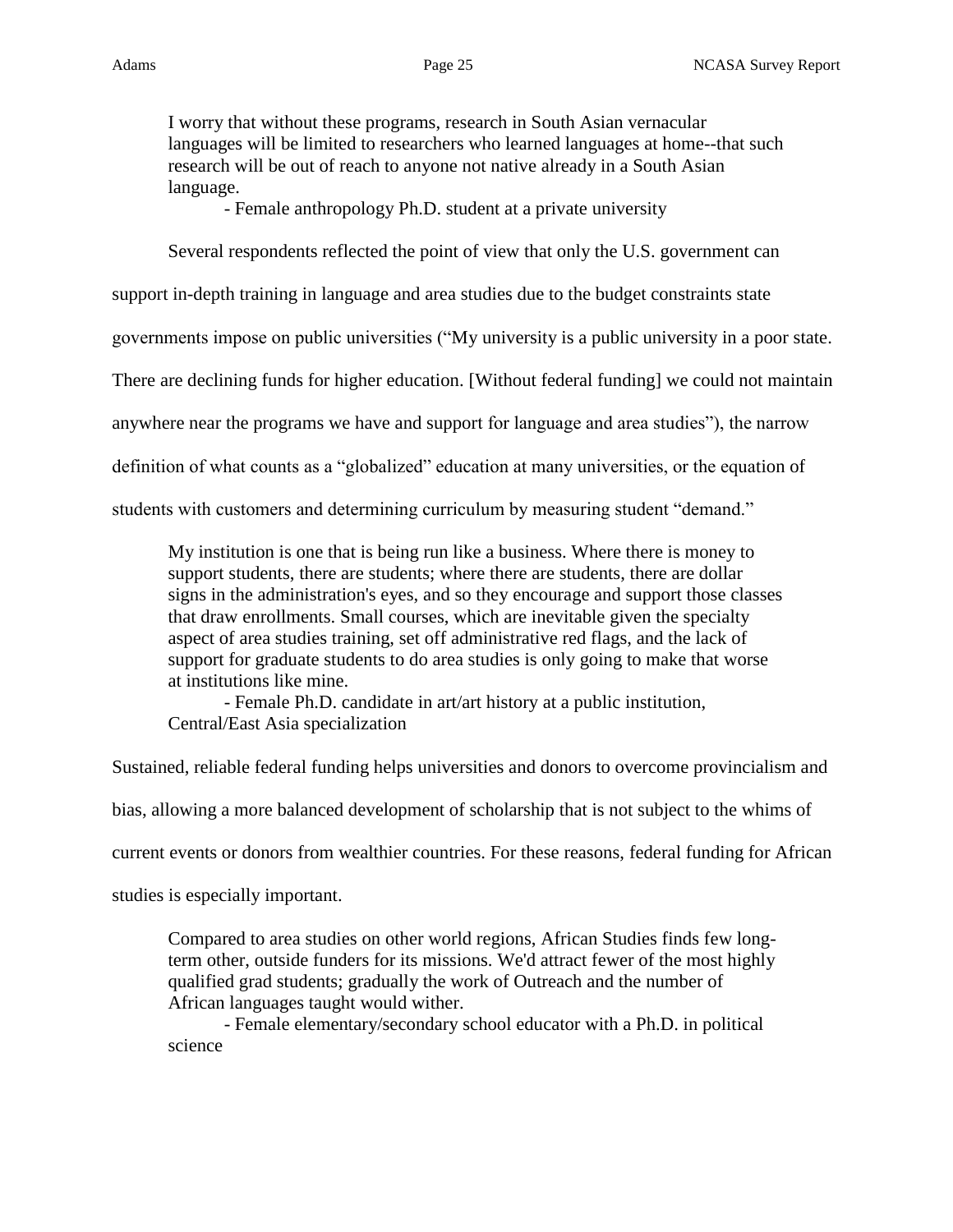Federal funding also helps promote socio-economic diversity among the graduate student population, specifically the recruitment of graduate students who do not come from an affluent background:

Without the funding, we drastically limit the pool of potential talent to a very specific social economic status, directly impacting the scope and diversity of research perspectives available.

- Male area studies M.A. student at a private university, specializing in East Asia

Another 21% of respondents discussed the importance of federal funding for research, such as the Fulbright-Hays dissertation research abroad grant and other programs that are part of a developmental sequence for future scholars, and another 11% mentioned the importance of federal funding for ongoing faculty research and collaborative international projects. Federal funding also currently plays a key role in staff infrastructure, incentivizing tenure track positions and library acquisitions in foreign languages. In sum, the question of the state of area studies is inseparable from the current concerns about continued federal funding for area studies centers and specialists.

However, we must not let university administrations off the hook in playing their part to sustain and deepen area studies expertise. Several respondents, mostly in higher education administration themselves, explained how the receipt of federal funding was received as a signal to their university's administrations that their program was worthy of further institutional support. Conversely, the de-funding of their center's activities was seen by their university's administration as a signal that support for studies of their world region was waning. Thus cuts to federal funding programs, rather than being interpreted by university administrations as a signal that they need to step up their efforts to support language and area studies, are instead functioning to justify further cuts by an already hostile or indifferent university administration. But even if universities or donors picked up the tab, our respondents pointed out that federal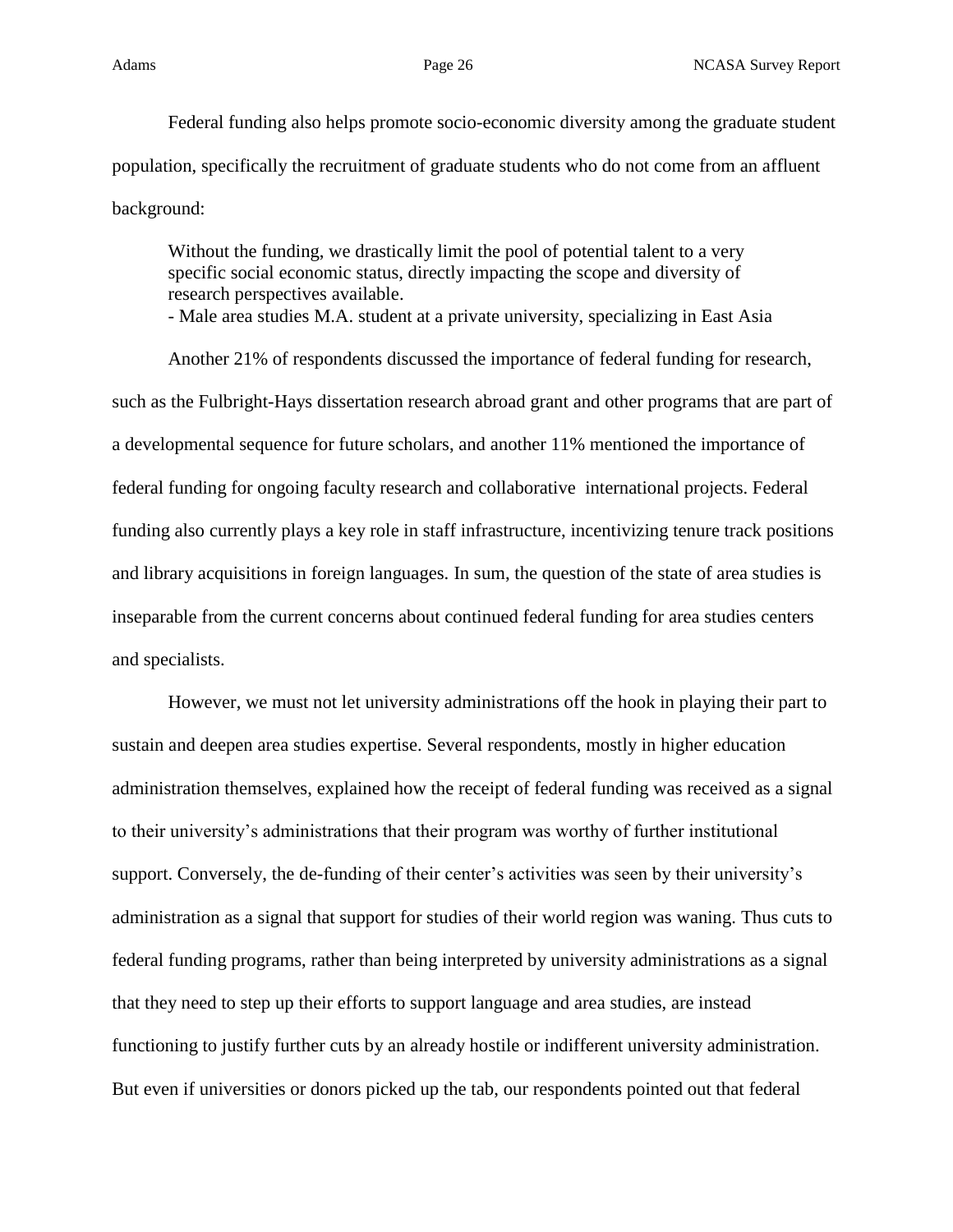programs can do some things better than private funding. At the top of the list are outreach programs, which are currently mandated by Title VI and promote connections between the university and the broader public, especially K-12 educators. Universities and private donors have little incentive to ensure such a broad reach for the impact of area studies centers.

Finally, to link back to our earlier discussion about the shrinking cohort of social scientists who are also members of area studies associations, federal funding is important to give incentives for area studies experts with an institutional home in their disciplinary departments or professional schools to come together and work collaboratively, and to attract social science graduate students and professional school students to study foreign languages and regions outside of North America. One student responded "I'm a public health student and I am taking Uzbek only because I have a FLAS--the FLAS has made it possible for me to integrate a language into my studies." Area studies often comes under fire for lacking disciplinary training, while at the same time disciplinary departments, especially social science departments, often take little interest in the language and area knowledge of their faculty members. Thus the role that federal funding plays in strengthening discipline-based area studies experts is a key issue, but one that is often overlooked in the debates about language training. Several respondents noted important features of how Title VI programs, specifically NRC grants, allow universities to build on existing departmental strengths and to bring experts together in research centers.

[Federal] funding is especially essential to scholars and teachers who work in discipline-based programs, often as the only, or as part of a minority cohort of East Asianists. The needs and accomplishments of these sub-sets of the larger department are often under-appreciated by the department as a whole, which makes moral and financial support through area studies centers, and Title VI funding, so crucial.

- Tenured faculty member in arts/art history at a public university, East Asian specialization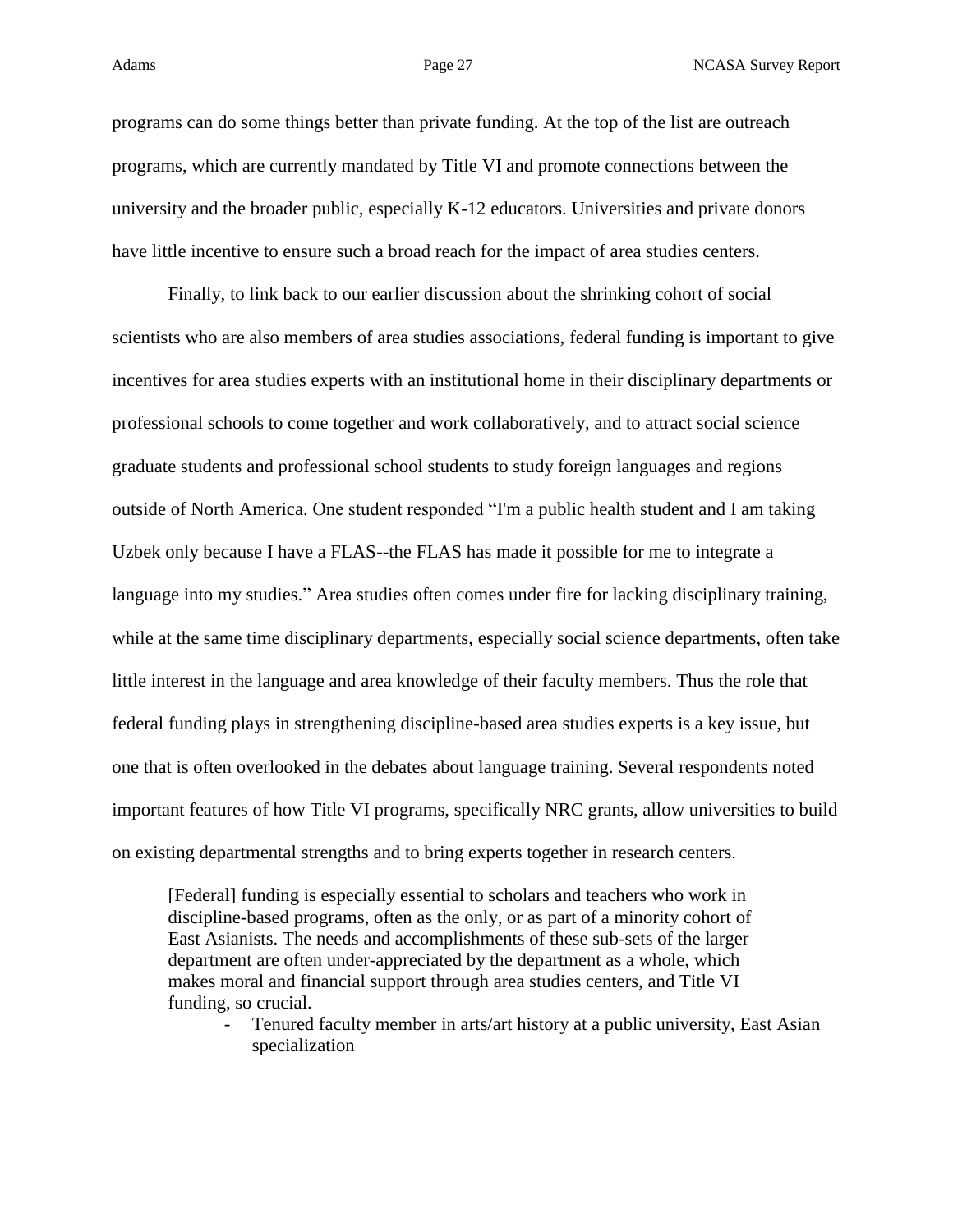Having such a collaborative environment, respondents point out, is key to enriching their own area expertise as well as to training their students, educating the broader public, and advising outside entities and governments on issues related to the part of the world that they study.

### **Conclusion**

Area studies needs institutions of higher education to partner with outside funders in order to ensure the best quality research and education. External funding can help influence disciplinary departmental hiring of area experts, enhance the prestige of an area studies program within the university, and attract the most talented graduate students regardless of their financial situation. Universities need to commit to programs that support high quality language instruction and library resources in foreign languages, and provide incentives for social scientists to pursue advanced language study and to enrich their research with cross-disciplinary collaboration.

Stable, high quality area studies programs require both transportable external funding-and deep institutional commitment, including matching funds from the university, a commitment to tenure-eligible or long-term contract positions for professionally qualified language teachers and librarians, and support for area studies specialists in disciplinary departments. These commitments need to be based on existing faculty strengths, not just on student demand, and should not be subject to trends inspired by current events because the preparation of experts requires a long time horizon. Instead, we should build on the strengths of Title VI's NRC model: external resources should be concentrated at universities that have a concentration of expertise in a particular world region with the aim of building a long-term program. And when certain regions (such as sub-Saharan African studies) are under-represented overall in higher education, external funding should be used as an incentive for universities to nurture what might be a few isolated faculty members and grow an area studies program that includes less-commonly-taught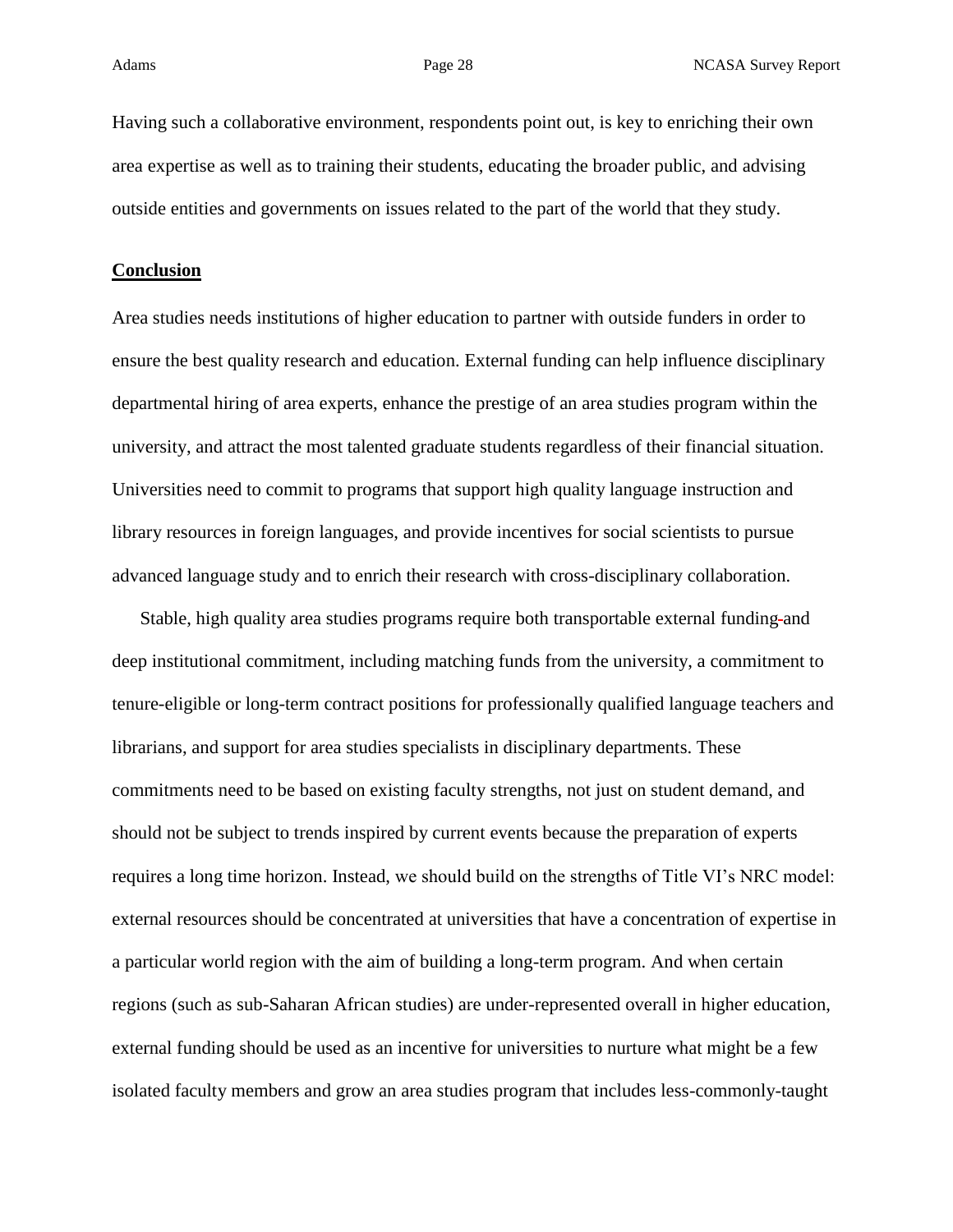languages and study abroad programs to cultivate student interest in studying the region. Such a system would not be subject to supply and demand but would instead ensure a consistent cohort of experts and a small cohort of students constantly being trained in that region's languages and culture. The time horizon for a program should be in the range of 6-10 years, an academic generation. Students should not have to enter a program only to see it close before they can finish their Ph.D. These efforts should be concentrated on less commonly taught languages and on building up a diverse range of national centers for any given world region, so that programs on the same world region can cultivate a healthy competition for excellence.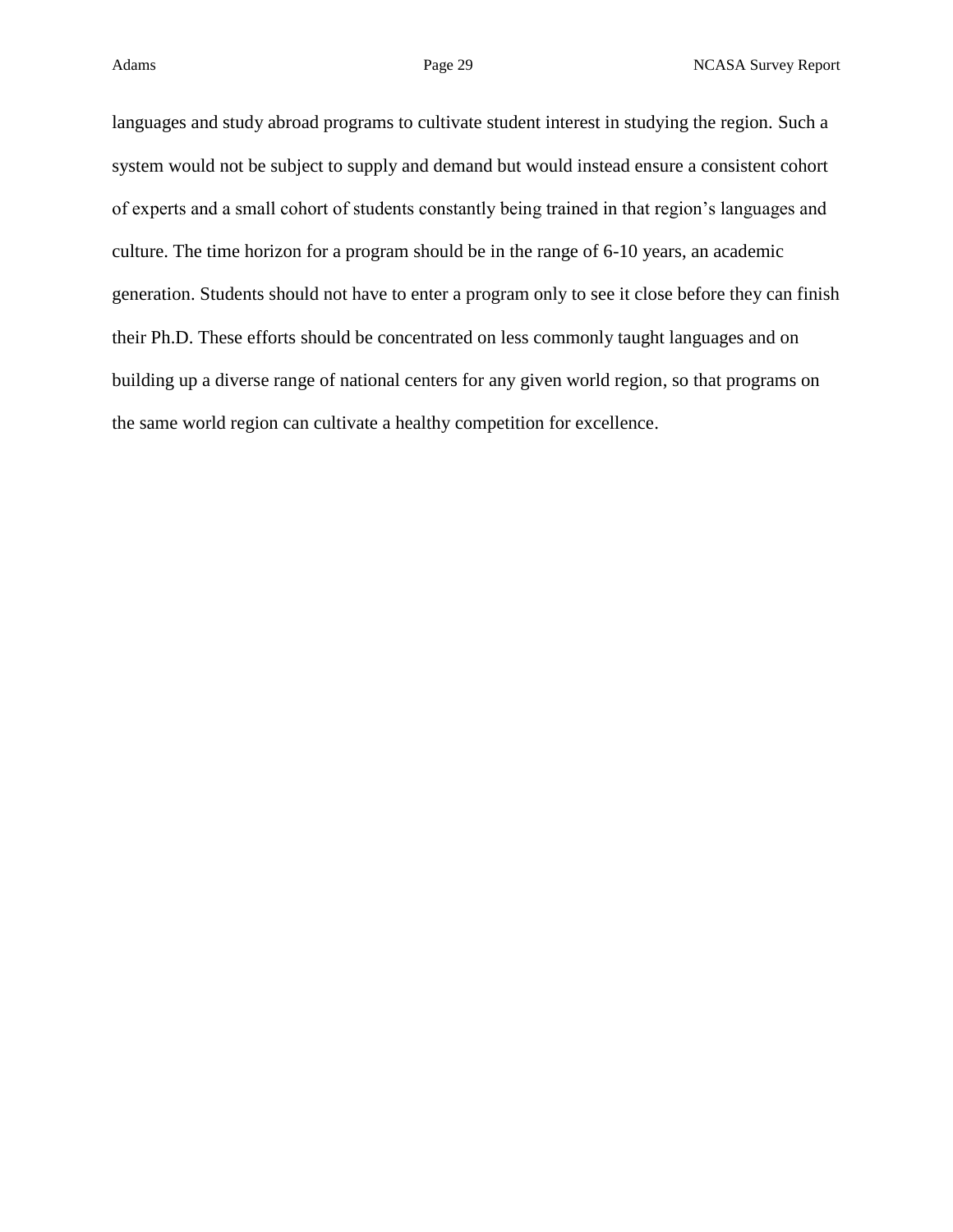### **Appendix A: Methods**

The survey was created in Survey Monkey and the invitation to participate was sent out to the mailing lists of the NCASA member associations, with the exception of the Latin American Studies Association. The Modern Languages Association also participated in sending out the survey so we could increase the number of foreign language teachers in our sample, and some NRCs also circulated the invitation to their mailing lists. It is difficult to determine exactly who got the invitation and what the response rate was because other scholarly associations also circulated the invitation to their members and the announcement was posted to social media websites such as Facebook.

The survey was open from January 16 to February 14, 2014 and 4,162 people responded to the survey, but we cannot calculate a precise response rate. Based on membership data, it appears that we got between a 13% and 31% response rate. Respondents were screened out if they did not have a foreign language or area studies background and if they were not currently working in the U.S. and did not plan to do so in the future. Respondents who skipped most of the questions were not included in the analysis (n=153). These dropped respondents were more likely to be students and people who indicated that they were members of the MLA, so perhaps they decided the survey was not relevant to them. In the end, there was a total of 3,756 respondents who completed at least part of the survey.

| <b>Table 12: Professional association membership</b>      | <b>Response</b> | <b>Response</b> | <b>Response as %</b> |
|-----------------------------------------------------------|-----------------|-----------------|----------------------|
| (possible to choose more than one)                        | <b>Percent</b>  | <b>Count</b>    | <sup>of</sup>        |
|                                                           |                 |                 | membership*          |
| <b>African Studies Association</b>                        | 8.5%            | 321             |                      |
| <b>Association for Asian Studies</b>                      | 28.2%           | 1060            | 13%                  |
| <b>Association for Slavic, East European and Eurasian</b> | 25.5%           | 957             | 31%                  |
| <b>Studies</b>                                            |                 |                 |                      |
| <b>Latin American Studies Association (did not</b>        | 4.0%            | 149             |                      |
| participate in sending out the survey)                    |                 |                 |                      |
| <b>Middle East Studies Association</b>                    | 14.6%           | 550             | 20%                  |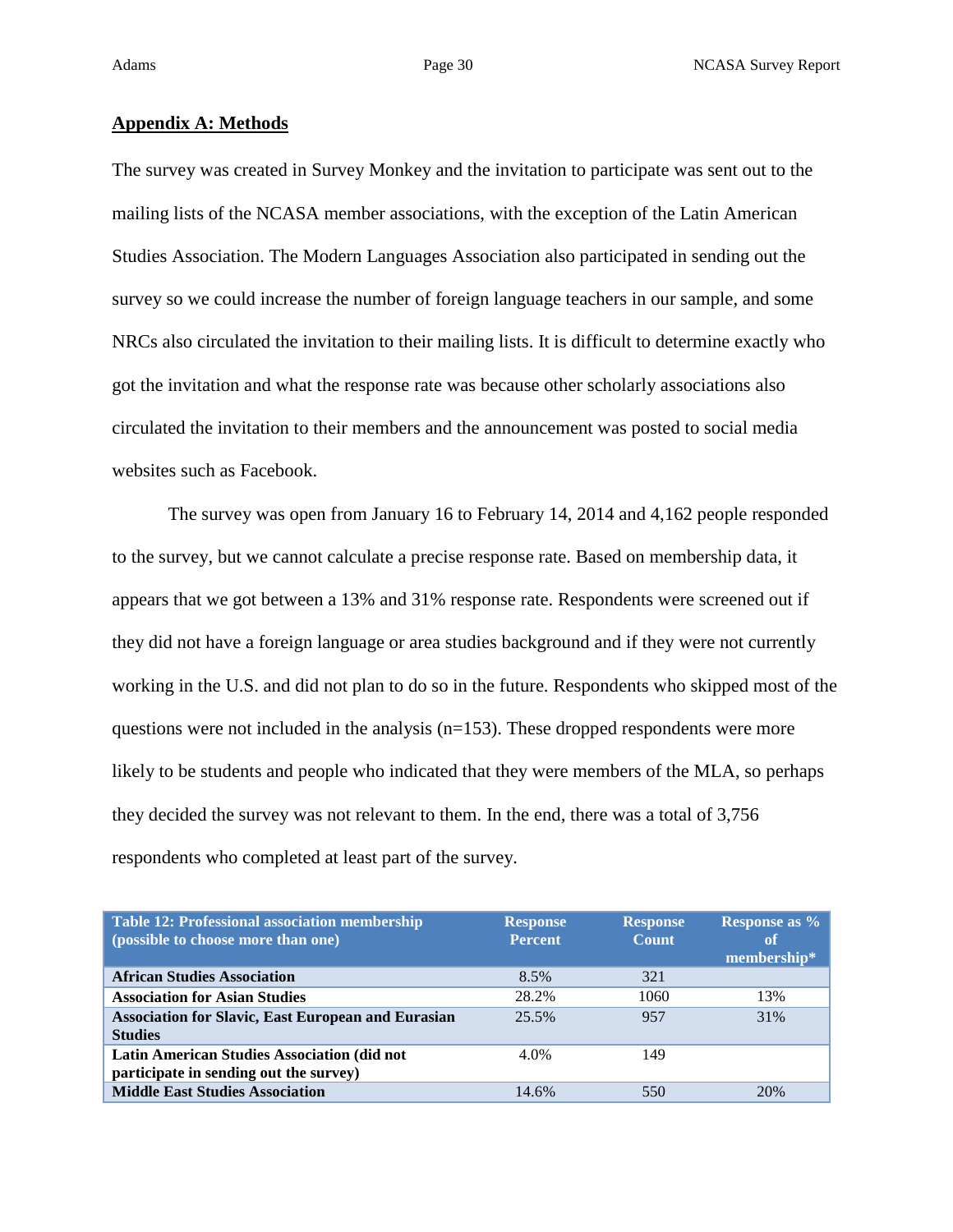| <b>Modern Languages Association</b>           | 8.5%  |      |
|-----------------------------------------------|-------|------|
| I do not belong to a professional association | 11.5% | 432  |
| Other (please list your primary affiliations) | 34.9% | 1310 |

\*Real response rates are higher than these numbers indicate due to the international composition of members in these associations. The eligibility questions on the survey screened out 340 potential respondents who were living and working outside the U.S. and many others likely did not even respond to the request because they knew they were ineligible.

How the projected deficit score was calculated<sup>xvii</sup>

The projected deficit score is an attempt to take into account the facts that our data are not representative, changes in the academic job market are unpredictable, and yet we want to be able to say something about what we should pay attention to in our analysis. It is fairly simple model, assuming that the number of jobs available in 2025 will equal the number of retirements plus an additional 15 percent of the number of respondents in that category who have an academic job (based on the Department of Labor's projection of 15% increase in new jobs by 2020.)

The calculation of "incoming academics" for those jobs was only slightly more sophisticated, taking into account that a lower proportion of students than faculty answered the survey and that nearly none of the graduates of 2025 are yet in the sample. The model takes the average of a low estimate (based on the number of students graduating per year in our 2016-2024 cohort – of which there were few who answered the survey) and a high estimate (based on the number of students graduating per year in our 2014-2015 cohort) of job candidates. These are not the raw numbers of students in our sample, but rather the numbers of those students who said they plan to go into academia. To that average we added a small proportion of those "available for work" now, assuming that the un/under-employment rate will stay relatively constant until 2025 and that a proportion of those who cannot find satisfactory work will cycle out of the profession about every four years.

Since the absolute number of jobs based on these data doesn't mean anything in reality, there were two additional operations that converted this number into something that could be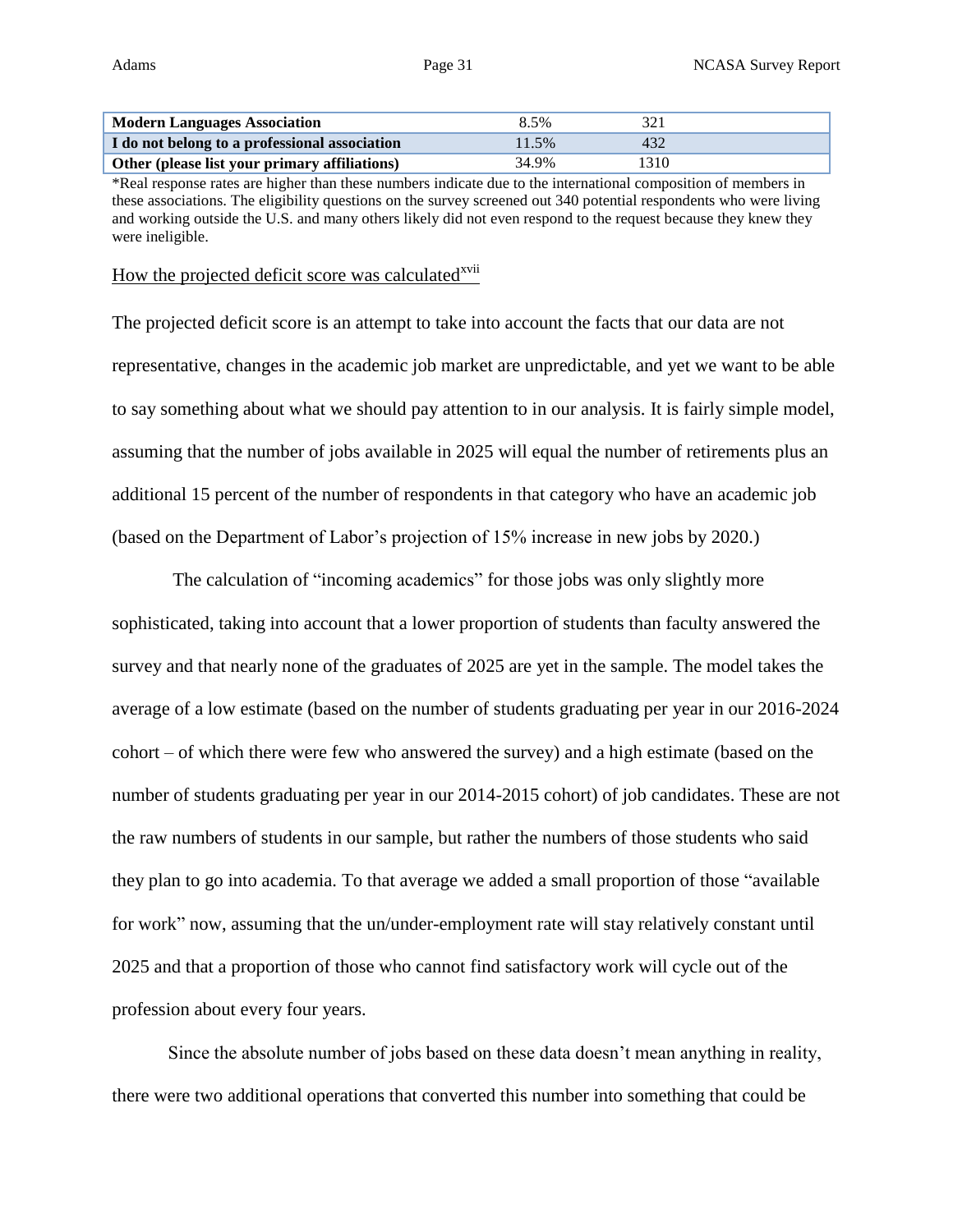$\overline{a}$ 

reliably analyzed. First, the difference between the "outgoing" and the "incoming/available" academics was then calculated as a percent of the total n for that category in our survey in order to get a sense of the relative size of that number. Second, so as not to exaggerate small differences in what is already a shaky projection, the percentage was converted to three categories (deficit in jobs, deficit in candidates, and no prediction) so that the categories on the extremes of the spectrum (greater than half a standard deviation above or below the mean of all the categories) could be compared to each other.

<sup>&</sup>lt;sup>i</sup> This research was conducted with support from the Carnegie Corporation of New York, the Henry Luce Foundation, and several members of the National Council of Area Studies Associations (NCASA). Lynda Park, Miriam Kazanjian and Todd Horowitz provided valuable feedback along the way, but the author is solely responsible for the contents of this text. ii John W. Curtis and Saranna Thornton, "Here's the News: The Annual Report on the Economic Status of the Profession, 2012-13," *Academe*, April 2013, http://www.aaup.org/ourwork/research/annual-report-economic-status-profession.

iii Suzanne B. Clery, "Faculty Salaries: 2011–2012," *NEA Almanac of Higher Education*, 2013, 10, http://forums.thescea.org/assets/docs/2013\_Almanac\_Clery.pdf.

iv House Committee on Education and the Workforce and Democratic Staff, *The Just-in-Time Professor: A Staff Report Summarizing eForum Responses on the Working Conditions of Contingent Faculty in Higher Education*, January 2014.

<sup>v</sup> National Council of Area Studies Associations, "Prospects for Faculty in Area Studies," 1991. vi William G. Bowen and Julie A. Sosa, *Prospects for Faculty in the Arts and Sciences: a Study of Factors Affecting Demand and Supply 1987 to 2012.*, accessed March 24, 2014,

http://www.popline.org/node/365081. <sup>vii</sup> Clery, "Faculty Salaries," 25.

viii Bureau of Labor Statistics, U.S. Department of Labor, Occupational Outlook Handbook,

<sup>2014-15</sup> Edition, Postsecondary Teachers, http://www.bls.gov/ooh/education-training-andlibrary/postsecondary-teachers.htm (visited March 27, 2014).

ix House Committee on Education and the Workforce and Democratic Staff, *The Just-in-Time Professor: A Staff Report Summarizing eForum Responses on the Working Conditions of Contingent Faculty in Higher Education*.

<sup>x</sup> National Science Foundation, *Science and Engineering Indicators 2014*, February 2014, http://www.nsf.gov/statistics/seind14/index.cfm/chapter-3/c3s3.htm; Curtis and Thornton, "Here's the News: The Annual Report on the Economic Status of the Profession, 2012-13."